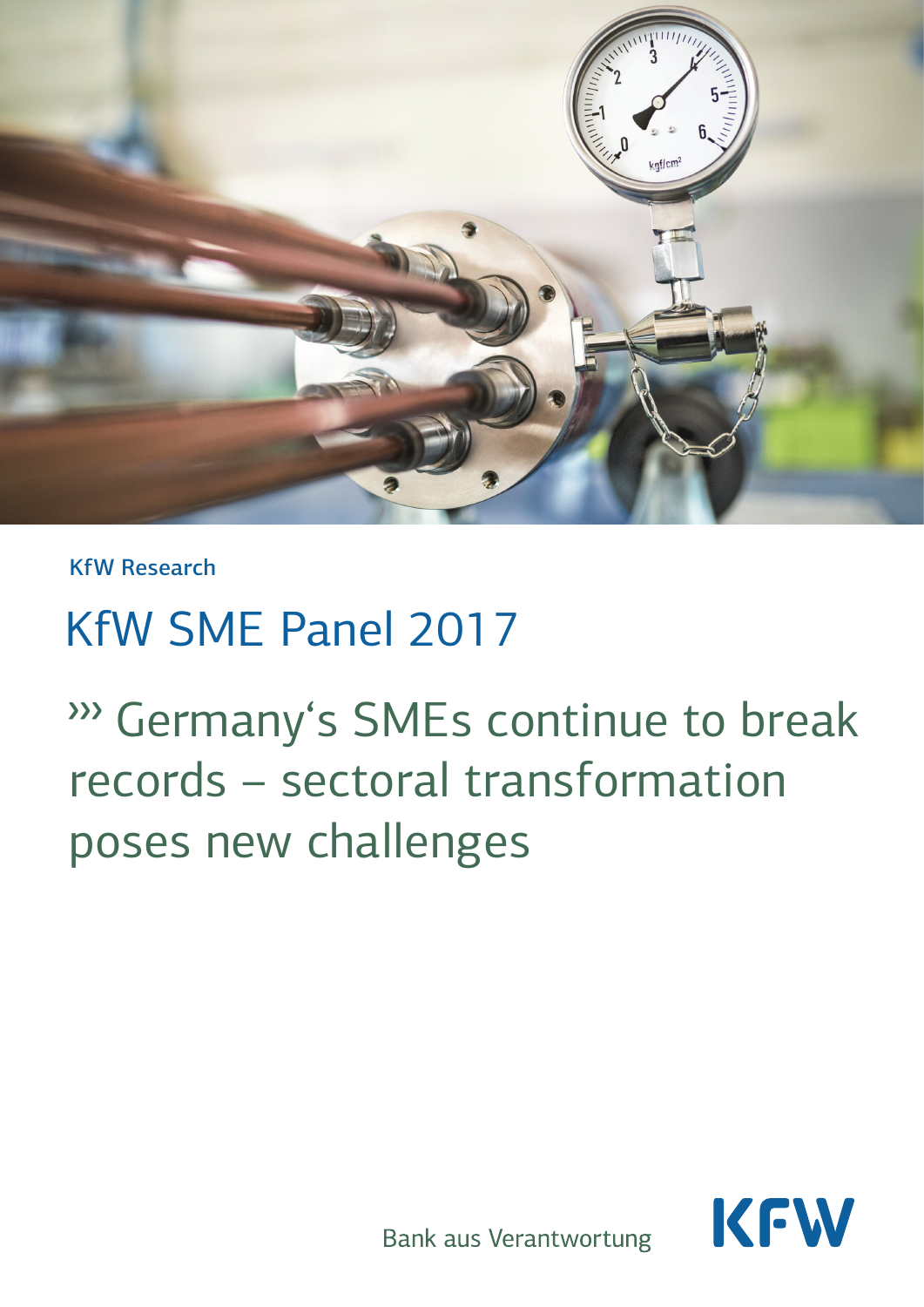# Annual analysis of the structure and development of SMEs in Germany

#### **Imprint**

Publisher KfW Group Economics Department Palmengartenstrasse 5-9 60325 Frankfurt/Main Phone +49 69 7431-0, Fax +49 69 7431-2944 www.kfw.de

Editor KfW Group Economics Department research@kfw.de

Dr Michael Schwartz Phone +49 69 7431-8695

Copyright cover image Source: Getty Images / Photographer: YouraPechkin

Frankfurt/Main, October 2017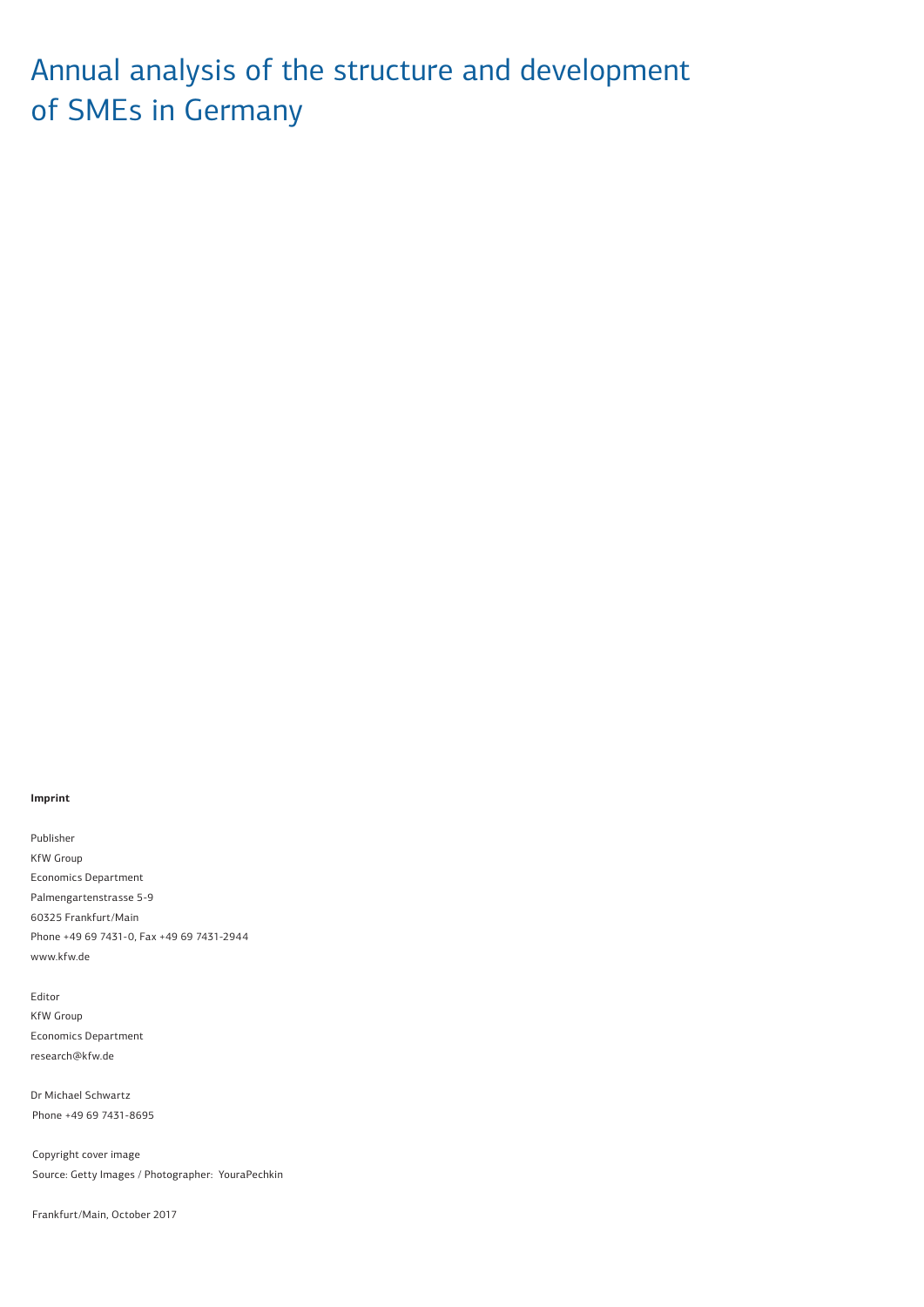# **Germany's SMEs continue to break records – sectoral transformation poses new challenges**

# **Abstract**

As employers, small and medium-sized enterprises are more important than ever. They alone were responsible for the aggregate employment growth of 2016. The rise in employment is reaching all regions of Germany. Turnover is booming as well – flanked by very optimistic prospects. Profits of SMEs in Germany are good. The German SME sector is generally in top shape.

The KfW SME Panel 2017 also shows that service industries are dominating economic activity more and more. Their investments have reached an alltime high. They are the main drivers of the strong employment growth and generate three fourths of turnover. The sectoral shift away from manufacturing towards more services, however, is slowing down overall productivity growth rates in the SME sector.

SMEs' international business is making a small positive contribution to growth. But SMEs overall are losing ground internationally. The share of international turnover is still declining. This is due to the persistent sales weakness outside Europe. But Europe is a counterweight. The improved environment there is driving turnover.

SMEs' willingness to invest is generally stagnating as caution still predominates. Especially in manufacturing, only one in two enterprises invested. But investment volume is growing, driven by capacity expansion. SMEs' net investment is positive. Large enterprises, however, are not contributing to the expansion of capital stock.

It is mainly large SMEs that are taking advantage of the favourable financing environment. They are significantly increasing the ticket size of their loans. This is the driver that is increasing SMEs' overall demand for credit. Their strong desire for financial independence and concern over unfavourable financing conditions, however, are causing many smaller SMEs to steer clear of loan negotiations. Yet the credit supply gap is small. SMEs' own denials are on the rise. They are using bank loans slightly more often as sources of finance. Overall, SMEs continue to rely heavily on their own resources to fund their investments. Their equity ratio now exceeds the 30 per cent mark.

# **Outlook for 2017**

The signs remain promising. Growth momentum will continue to pick up. Business prospects are at an alltime high. Europe and the global business cycle are on the rebound. New record employment numbers are foreseeable. The signs of a stronger investment push – especially on the home front – are visible. Domestic demand remains the driver of economic momentum. This is benefiting domestically focused SMEs above all.

# **SMEs are more important as employers than ever before**

The number of workers employed by SMEs increased strongly again in 2016 (Figure 1, left): With 30.9 million employees, small and medium-sized enterprises broke the employment record they set in the previous year. The increase of 1.46 million employees (4.6%) last year was exceptionally high. In other words: in 2016 SMEs again employed more workers in Germany than ever before.

Employment has also been growing across the overall economy for ten years now (+2.2% in 2016). On average for the year, nearly 44 million persons were employed in Germany, an increase of around 935,000 persons.<sup>1</sup> Large enterprises and the public sector cut jobs again from the previous year (reduction by 432,000 workers), while employment continued to grow in SMEs. This stronger dynamic means SMEs are becoming increasingly important for the labour market (Figure 1, right). Their share in aggregate employment surpassed the 70 per cent mark for the first time and is currently 70.4% (up 1.6 percentage points from 2015). Small and medium-sized enterprises are at the heart of the employment boom of the past years in Germany.

The high level of employment is also reflected in the number of full-time jobs. The development of full-time equivalent employees (FTE employees<sup>2</sup>) shows that momentum picked up in 2016. With an average growth rate of 2.7%, it was 0.4 percentage points higher than in the previous year (Figure 2).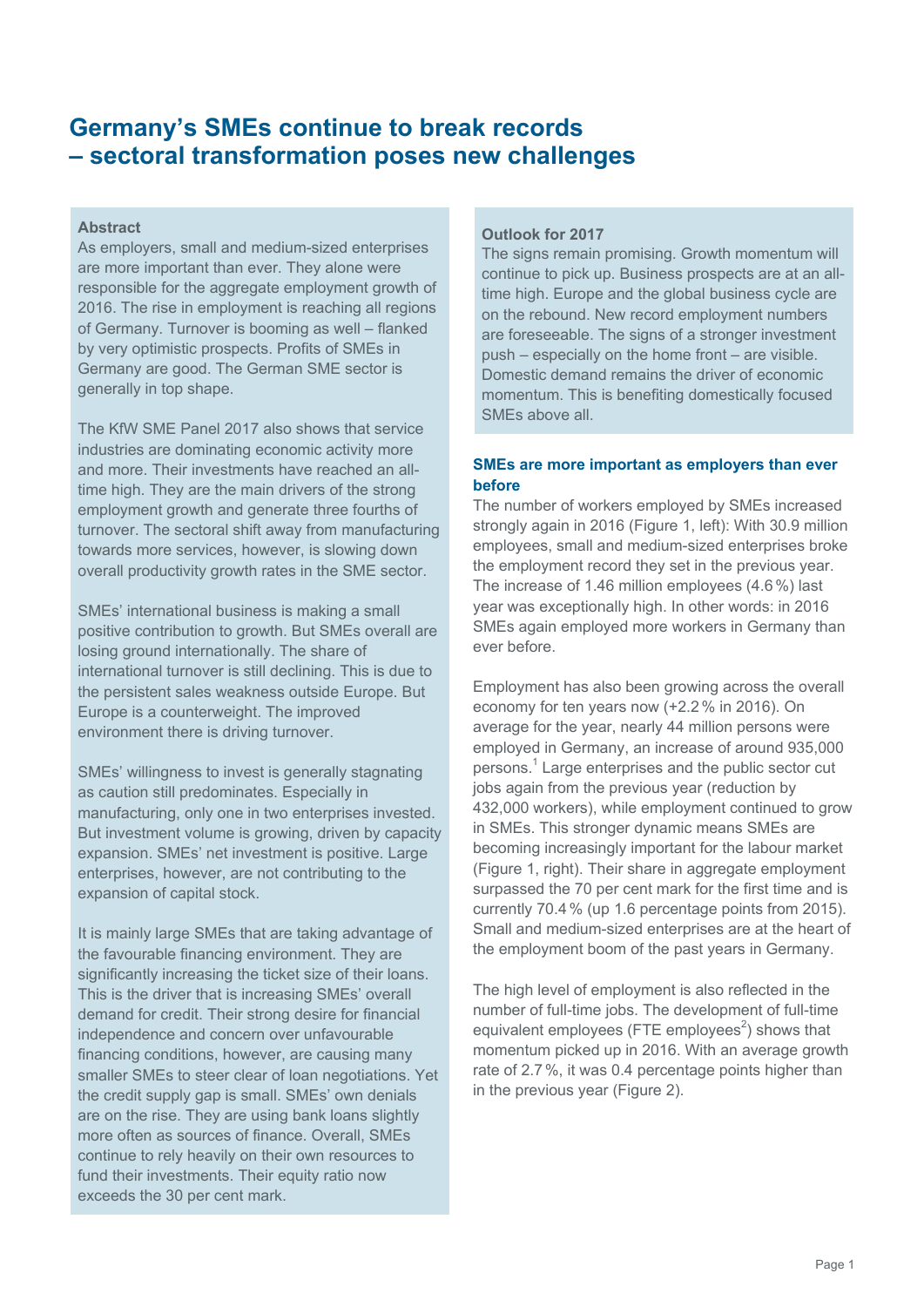# **Figure 1: Employment in SMEs on a record high**

Persons employed in the SME sector (left) / share of SME sector in aggregate employment in Germany in per cent (right)







2001 2002 2003 2004 2005 2006 2007 2008 2009 2010 2011 2012 2013 2014 2015 2016

Source: KfW SME Panel 2002–2017.

Businesses of all size classes and industries exhibited positive employment growth.

There is currently nothing to indicate a weakening of the labour market situation in Germany (June 2017: 44.2 million persons employed<sup>3</sup>). Based on the level already achieved, however, lower growth rates are realistic in the future. At the end of 2017, the number of persons employed in SMEs will slightly exceed 31 million.

# **Figure 2: Annual employment and turnover growth rate**

In per cent



Source: KfW SME Panel 2006–2017.

# **Sectoral transformation is also changing SMEs, with services driving the upswing**

Sectoral structural transformation is also making a clear imprint on SMEs. Knowledge-intensive services<sup>4</sup> achieved highest employment growth of all sectors in 2016 (Figure 3). Here the number of FTEs grew by an average 3.4%. Employment in this segment in particular has been growing strongly for a long time.

Since 2010, the number of workers has grown by 2.4 million to now 9.9 million (+32%). In other words, with a share of nearly three fourths, the growth of employment in SMEs since then has been essentially driven by SMEs providing knowledge-intensive services.

There are many different causes for the shift towards services. First, businesses' outsourcing or contracting of previously internal services to third-party companies play a role (e.g. IT maintenance, data storage, personnel recruitment, legal affairs and taxation). These decisions are based on considerations relating to costs, specialisation and division of tasks. Second, structural developments have created an increased demand for services for some time now (driven by factors such as demographic change and the growing share of smaller households, for example).

This structural shift is not only reflected in employment but clearly visible in the SME sector on a long-term basis. Whereas in 2005 there were some 1.1 million SMEs providing knowledge-intensive services (31% of all SMEs), that figure rose to 1.4 million already in 2016 (38%). More than 2.8 million service providers are currently active in the SME sector – 77% of all SMEs in Germany.

Taken together, all businesses active in service industries currently employ 18.4 million workers (excluding trade / almost 23 million workers including trade). At the turn of the millennium it was 'only' 12.7 million. Thus, more than 59% of all jobs were in the SME service sector in 2016 (or 74% including trade) – 10% more than in 2001. For comparison: The number of jobs in manufacturing SMEs has hardly changed since then (some 5 million workers).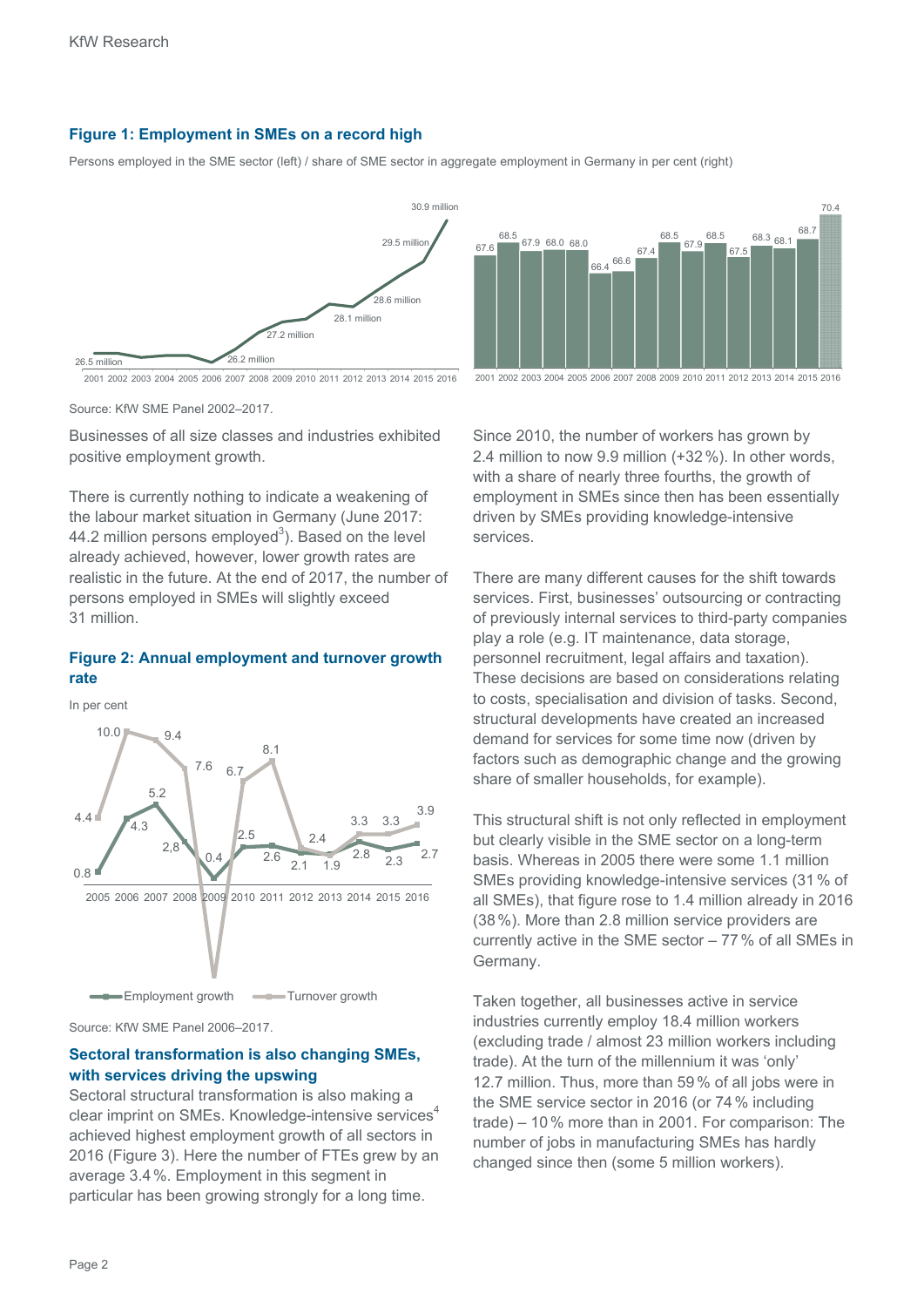

# **Figure 3: Annual employment growth in SMEs by sector since 2010**

Source: KfW SME Panel 2011–2017.

R&D intensive manufacturing<sup>5</sup> has also grown strongly, with FTE numbers rising by an average 3.3%. With average growth of 1.7%, the construction industry remains on a moderately expansionary course. This is more than justified given the strong expanding residential construction underway.

# **First survey by federal state shows employment growth everywhere**

SMEs in all regions of Germany increased their workforces between 2012 and 2016. An analysis conducted by federal state for the first time confirms this (Figure 4). SMEs in Rhineland-Palatinate recorded the highest growth rates, followed by SMEs in Hesse, Schleswig-Holstein and Lower Saxony. The number of employees (on FTE basis) in these federal states grew by an average of around 3% and more. The employment growth of the past years has thus reached all size classes, sectors and regions of the country.

# **SMEs have also begun to adopt more flexible working arrangements**

Last year's employment growth was carried by an expansion of part-time employment. It increased by 5% in 2016 – more than five times as much as full-time employment (+0.9%). Part-time employment increased by 45% in the past ten years (2006–2016). Full-time employment increased by 13%.

SMEs are thus following the trend. Part-time employment has been on the rise in general across Germany for some time now – the average number of hours worked has decreased while employment increased (13% since 1992, Figure 5). Among other reasons, this development may reflect the rise in the social importance of more flexible employment

arrangements across businesses as a whole and employees' stronger desire for a balance between work and family life.

# **Figure 4: Employment growth by federal state**



Annual FTE employment growth by federal state (average 2012–2016) in per cent

Note: Representative regional survey based on waves 11–15 of the KfW SME Panel.

Source: KfW SME Atlas 2018 (forthcoming).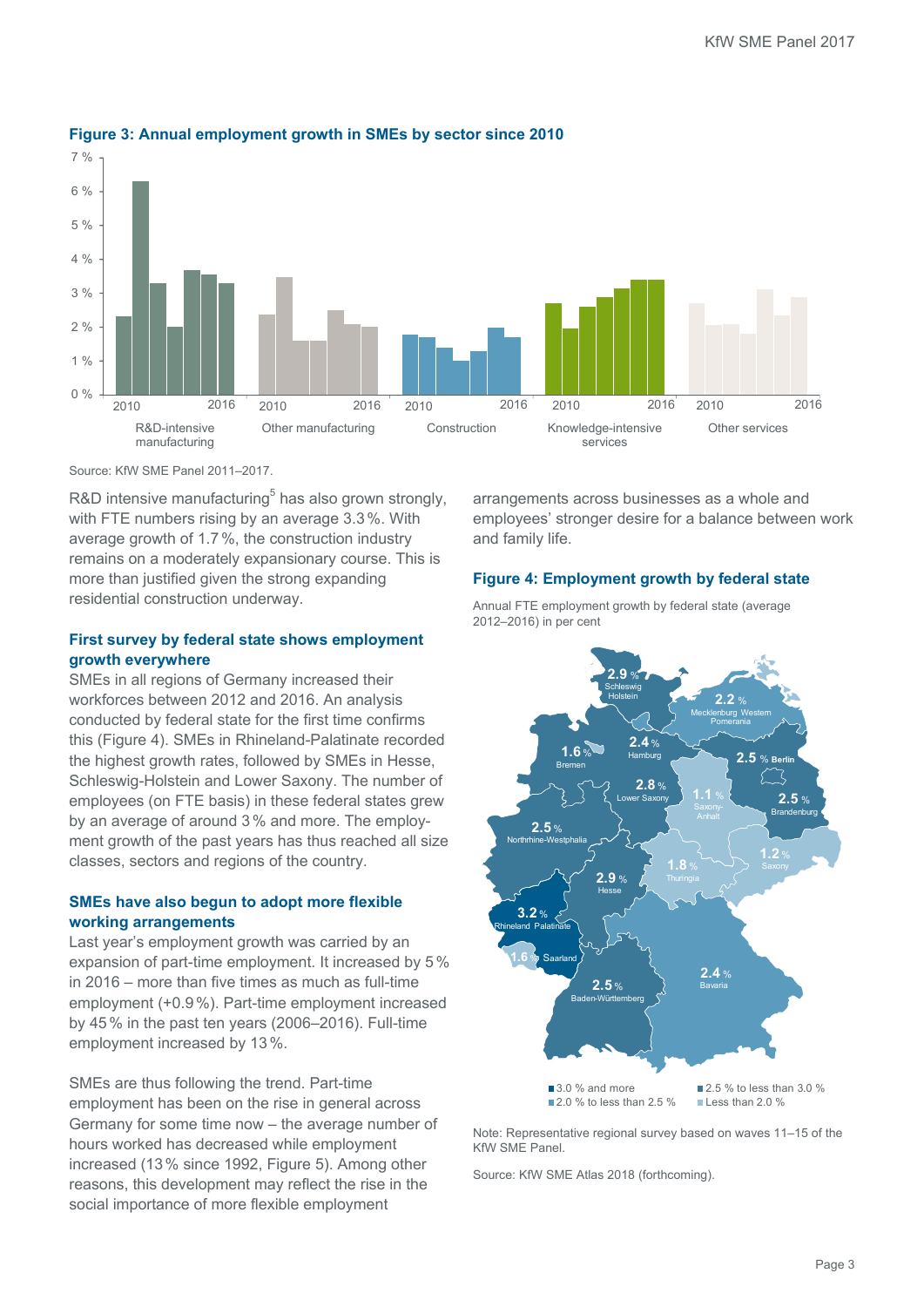# **Figure 5: Trend towards shorter working hours across Germany**

Annual hours worked per employee – in absolute terms (left / line) and annual variation (right / bar)



Source: national accounts.

# **SMEs are training 90 per cent of apprentices and trainees**<sup>6</sup>

Around 90% of all trainees and apprentices (some 1.2 million). completed their training in SMEs. Some 440,000 businesses – 11.7 per cent of SMEs – offer training. That share increases with the size of the enterprise. While 76% of large SMEs with 50 and more employees offer training, only 5% of micro-businesses with fewer than five employees do the same. The latter often are not sufficiently resourced, licensed or specialised to provide meaningful training on their own.

On a macroeconomic level, vocational training in Germany hit a record low in 2016. The number of new vocational training contracts (511,000) dropped to the lowest level ever. The number of trainees and apprentices in Germany totalled 1.32 million at the end of  $2016.<sup>7</sup>$ 

# **Highest turnover growth in five years**

SMEs' turnover increased in 2016 as well. The pace of growth accelerated to 3.9% year-on-year (+0.6 percentage points on 2015, Figure 2 and Figure 6). With turnover increasing at the highest rate in five years, SMEs last year recorded stronger growth than the aggregate economy (nominal GDP growth in 2016: 3.3%).

Service enterprises have great economic significance. Focused heavily on the domestic market, service providers contributed some EUR 3,200 billion (72%) to the approx. EUR 4,500 billion in total SME turnover – with 94% generated within Germany. SMEs of the more internationalised manufacturing sector contributed around EUR 924 billion to overall turnover (21%) – of which 70% was generated within Germany. Construction and other enterprises accounted for the rest.

8.4

5.3

# **Figure 6: Turnover (left) and employment growth (right) in SMEs by segment**

Growth rates in per cent Source: KfW SME Panel 2017. 2.8 2.1 2.9 3.0 3.3 2.0 3.4 2.9 3.8 2.2 3.9 3.6 4.8 4.2 3.8 5.0 2.8 4.0 5.3 4.0 11.6 8.0 5.4 3.4 Total SMEs Less than 5 employess 5 to 9 employess 10 to 49 employees 50 and above R&D-intensive manufacturing Other manufacturing Construction Knowledge-intensive services Other services Up to 5 years Over 5 to 10 years Over 10 to 20 years Over 20 years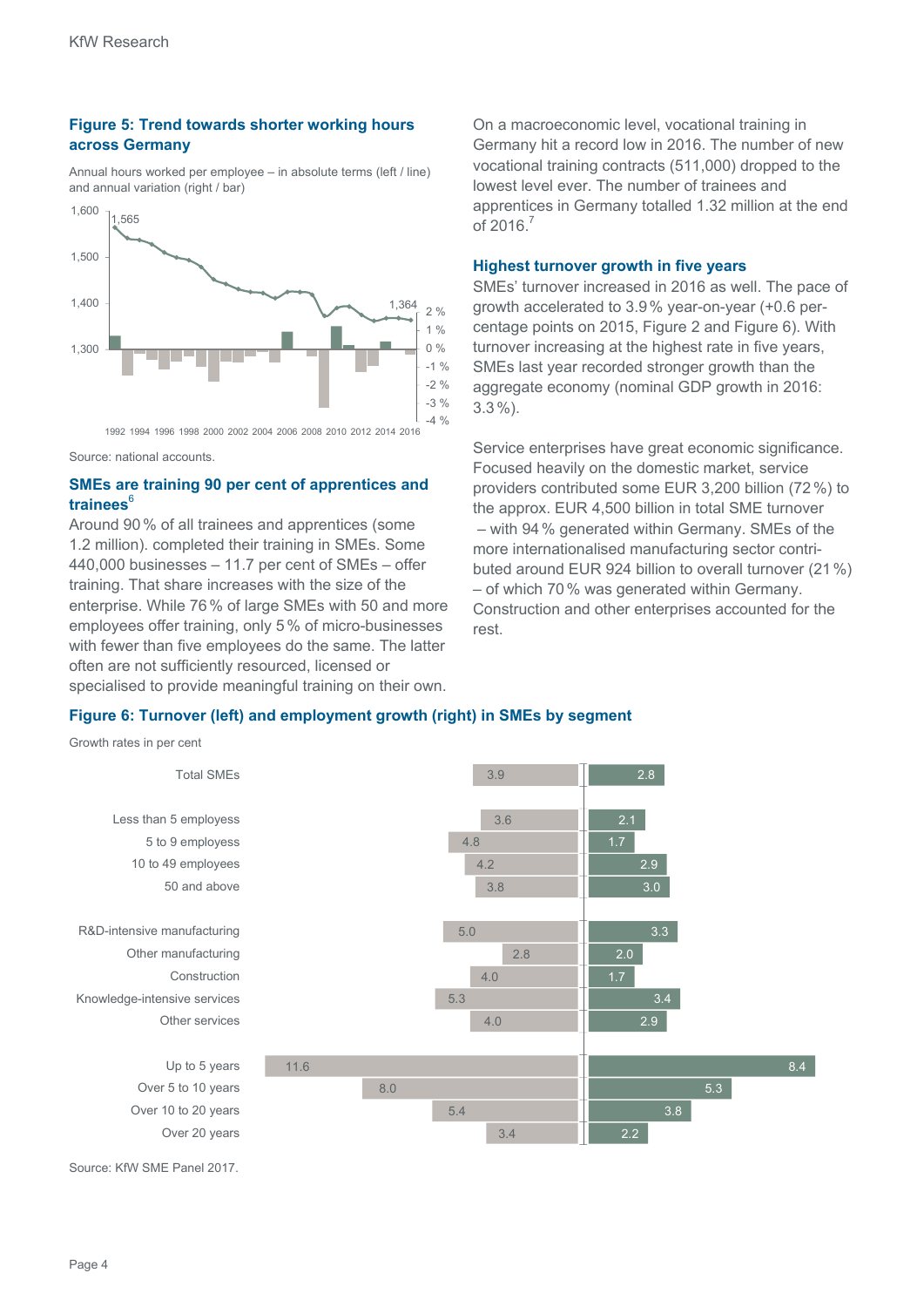# **Figure 7: Turnover expectations in the SME sector**

| Turnover growth 2017-2019 | 16 %                      | 50%       | 35%                       |
|---------------------------|---------------------------|-----------|---------------------------|
| Turnover growth 2016-2018 | 15%                       | 49%       | 36%                       |
| Turnover growth 2015-2017 | 18 %                      | 47 %      | 35%                       |
| Turnover growth 2014-2016 | 17 %                      | 52%       | 31%                       |
| Turnover growth 2013-2015 | 17%                       | 50%       | 33 %                      |
| Turnover growth 2012-2014 | 20%                       | 45%       | 35%                       |
| Turnover growth 2011-2013 | 17%                       | $41\%$    | 42 %                      |
| Turnover growth 2010-2012 | 17%                       | 40%       | 44%                       |
|                           | $\blacksquare$ Decreasing | Unchanged | $\blacksquare$ Increasing |

Source: KfW SME Panel 2010–2017.

# **Outlook for 2019 is very positive**

Enterprises will continue on a growth path in the near future as well. Growth expectations up to 2019 indicate this (Figure 7).

Significantly more SMEs expect turnover to rise (35 %) than to fall (16%). All sub-segments of the SME sector have this positive outlook (see Volume of tables for selected segments). Based on these assessments by the enterprises themselves, which have proven to be reliable predictors of actual developments in the past, similar growth momentum of around 4% in the SME sector can be expected in the short term.

#### **International business stagnated in 2016**

International turnover hardly contributed at all to the growth achieved in 2016. Cross-border turnover totalled EUR 547 billion, a mere EUR 1 billion more than the year before (2015: EUR 546 billion). That means stagnation.

Overall, 21% of SMEs achieved international turnover (Figure 8). That was some 700,000 enterprises, a minor increase of one percentage point on the previous year (2015: 20%). On average, the share of international business in companies with foreign operations amounted to 27.4% of their total turnover (+0.7 percentage points compared with 2015).

Defying all geopolitical tension, large enterprises in particular (with 50 and more employees) were able to maintain their high presence in international markets – with international business contributing EUR 347 billion (plus EUR 2 billion), nearly 30% of overall turnover. This group of enterprises alone accounts for 63% of all SMEs' international turnover. It is a significant mainstay of SMEs' international competitiveness and of Germany's competitiveness in general (29% of Germany's total exports).

# **Figure 8: Share of enterprises with international business**

Size classes by number of full-time equivalent employees, in per cent



Less than  $5 \rightarrow 5$  to  $9 \rightarrow 10$  to  $49 \rightarrow 50$  and aboved  $\rightarrow$ Total SMEs

Source: KfW SME Panel 2005–2017.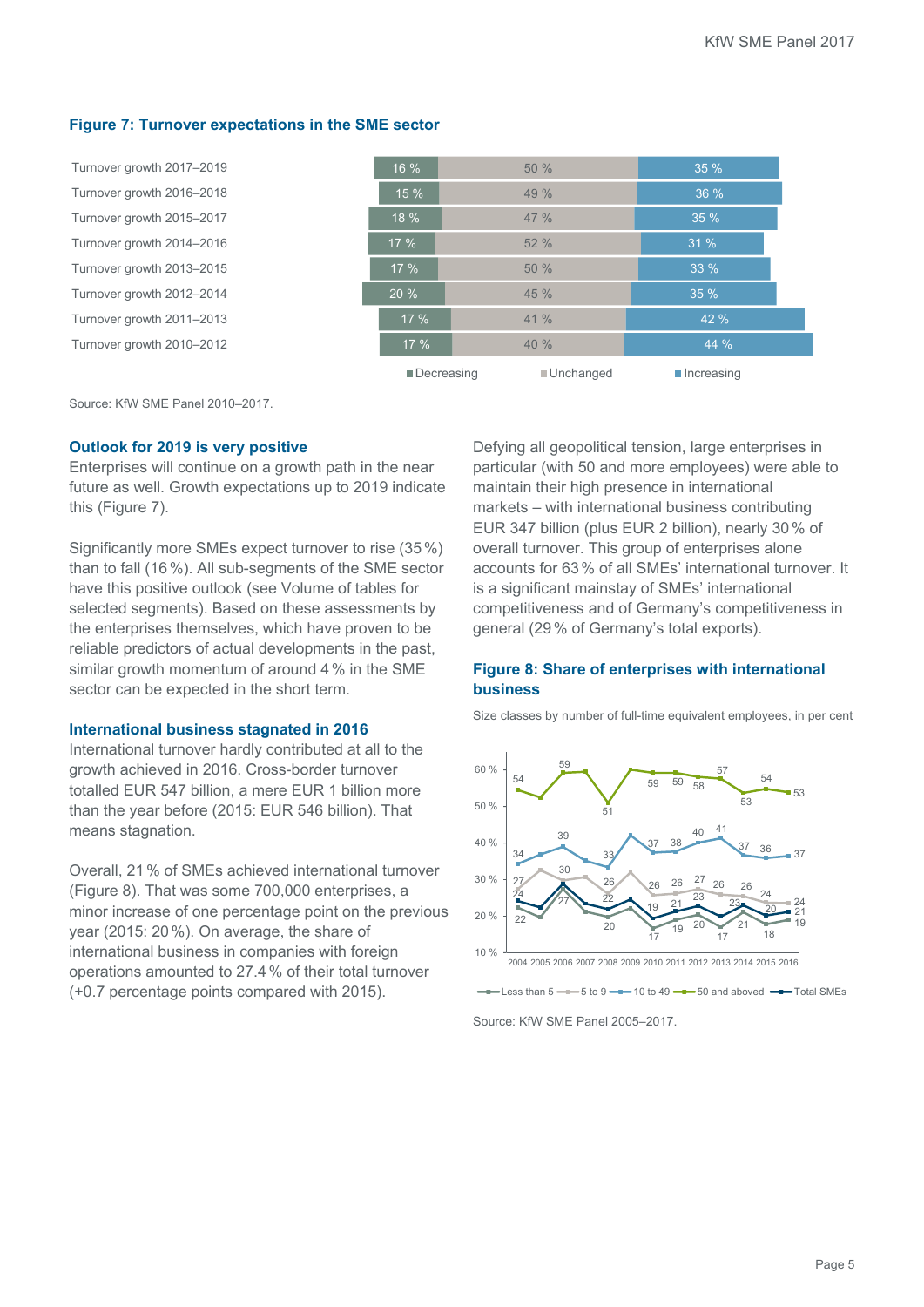

### **Figure 9: Share of foreign turnover in overall turnover (total and by region)**

In per cent; enterprises with international business only

Note: The values shown refer exclusively to those enterprises that generated international turnover in the corresponding regions. The individual figures for 'Europe' and 'Rest of world' therefore do not add up to 'Total international business'.

Source: KfW SME Panel 2011–2017.

**SMEs are losing ground in internationalisation ...**  The measurable growth of international turnover was unable to keep pace with Germany's strong total export activity in 2016. Total exports reached a volume of EUR 1,207 billion in 2016, after 1,196 billion in the previous year  $(+1.2\%)^8$ . SMEs' contribution to growth was, hence, around one tenth. On balance, however, the share of SMEs in total exports is continuing to decline. It is currently 45% (2015: 46% / 2012: 53%).

Historic highs currently appear to be out of reach for SMEs. In the years 2011/2012, for example, they generated approx. EUR 600 billion in turnover outside Germany. At the time, the international share of SMEs' total turnover was roughly 15%, and that share has gradually dropped to 12% today.

# **... mainly because they have progressively lost world market share**

Small and medium-sized enterprises continue to report weak sales on markets outside Europe. SMEs lost around EUR 8 billion in turnover in markets outside Europe year-on-year (Figure 10).

The last decline was 5%, as in the previous year, so SMEs' turnover outside Europe in 2016 was down to just EUR 161 billion (2015: EUR 169 billion). That was the fourth consecutive decline. Around 8.2% of SMEs

are currently active outside Europe – where they average 13.9% of their total turnover.

#### **Figure 10: Sales outside Europe are shrinking**

Turnover outside Europe in EUR bn



Source: KfW SME Panel 2012–2017.

Achieving lower sales on the 'global market' than in Europe, however, is normal. SMEs generally tend to be rather less active on geographically more distant markets, but in turn have a much stronger presence in European markets (Figure 11). This is primarily due to the geographic proximity and similarity of customer preferences, language and business procedures, the strong integration of goods and factor markets, and the common currency of most European countries. At the same time, the general barriers to international business – knowledge of the sales market, additional corporate risk, management and production capacity, capital input – are more formidable the farther away the sales market is from the home market.<sup>9</sup>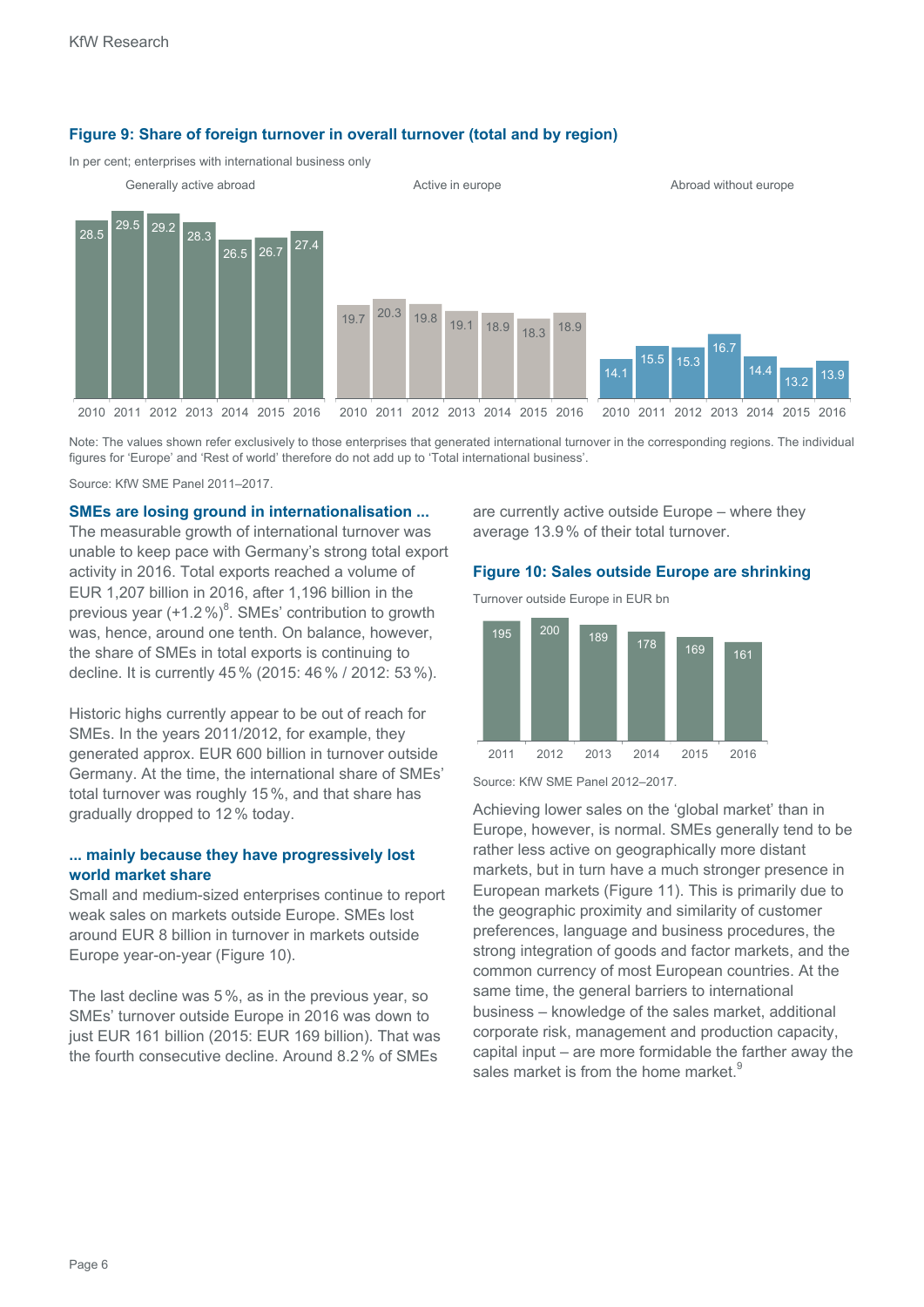# **Figure 11: SMEs do little business outside Europe**

Share of businesses with international turnover in the region in per cent, figures for 2015

26 26 25 15 12 11  $\overline{10}$  $\overline{11}$ 7 Austria / Switzerland France Benelux Spain / Portugal / Italy United Kingdom / Ireland **Scandinavia** Balkans / Greece Czechia / Slovakia / Polen **Turkey** Baltic countries Russia USA Latin Amerika China Asia (without China)

Source: KfW SME Panel 2016; Abel-Koch (2017).

# **Europe, the counterweight: increasingly important and recovering steadily**

SMEs' turnover in Europe has grown successively, keeping their overall international business on track (Figure 12). Turnover in Europe grew by EUR 7 billion, or 2%, to EUR 373 billion in 2016. The steadily improving environment in many European economies is showing visible effects. Besides, more SMEs were again active in European markets (share of SMEs doing business in Europe up 1 percentage point to 20%), generating a higher average contribution to turnover from this business as well (share in total turnover +0.6 percentage points to 18.9%).

# **Outlook for international business: Europe remains a bright spot**

SMEs' international business can be expected to grow this year. As KfW Research has recently surveyed, SMEs expect their international turnover to grow by 8% by the year 2019.<sup>10</sup> This is in line with the steady upswing of the euro area business cycle (GDP growth forecast for 2017: +2.2%), especially as political risks have fallen significantly since the recent elections in Germany's neighbouring states.<sup>11</sup> International business could thus gain further momentum in the short term. This is suggested by the most recent data on Germany's total exports. Up to the end of July 2017, the value of exported goods grew by 8% year-onyear.<sup>12</sup>

# **Figure 12: Importance of European turnover in the SME sector**



Turnovers in Europe in total foreign turnover in per cent



Source: KfW SME Panel 2012–2017.

#### **SMEs' profitability remains on a high level**

The moderately stronger turnover growth did not succeed in improving SMEs' profitability (Figure 13). As in the previous year, SMEs' average profit margin<sup>13</sup> was a good 7.3%. It is true that in 2016 they were unable to achieve an increase for the first time in six years. Nevertheless, SMEs' profit margin improved by more than one third in the past eleven years (+36% or +1.9 percentage points). Around 59% of SMEs still have comparatively high profitability (in excess of 10%). In 2006, just under 43% of SMEs achieved that rate.

A high and stable profit margin is important not least because, along with the borrower's equity ratio, it is a key assessment criterion for lenders' loan decisions. Accordingly, this parameter plays a significant role in determining access to investment loans for SMEs.

As a result of solid turnover and turnover growth, only few enterprises suffered losses. A mere 10% of SMEs reported a negative equity ratio in 2016. Although this signifies a mild two percentage-point increase (2015: 8%), it still remains on a good level. For comparison: in 2009 the proportion of SMEs generating negative profit margins was still 16%.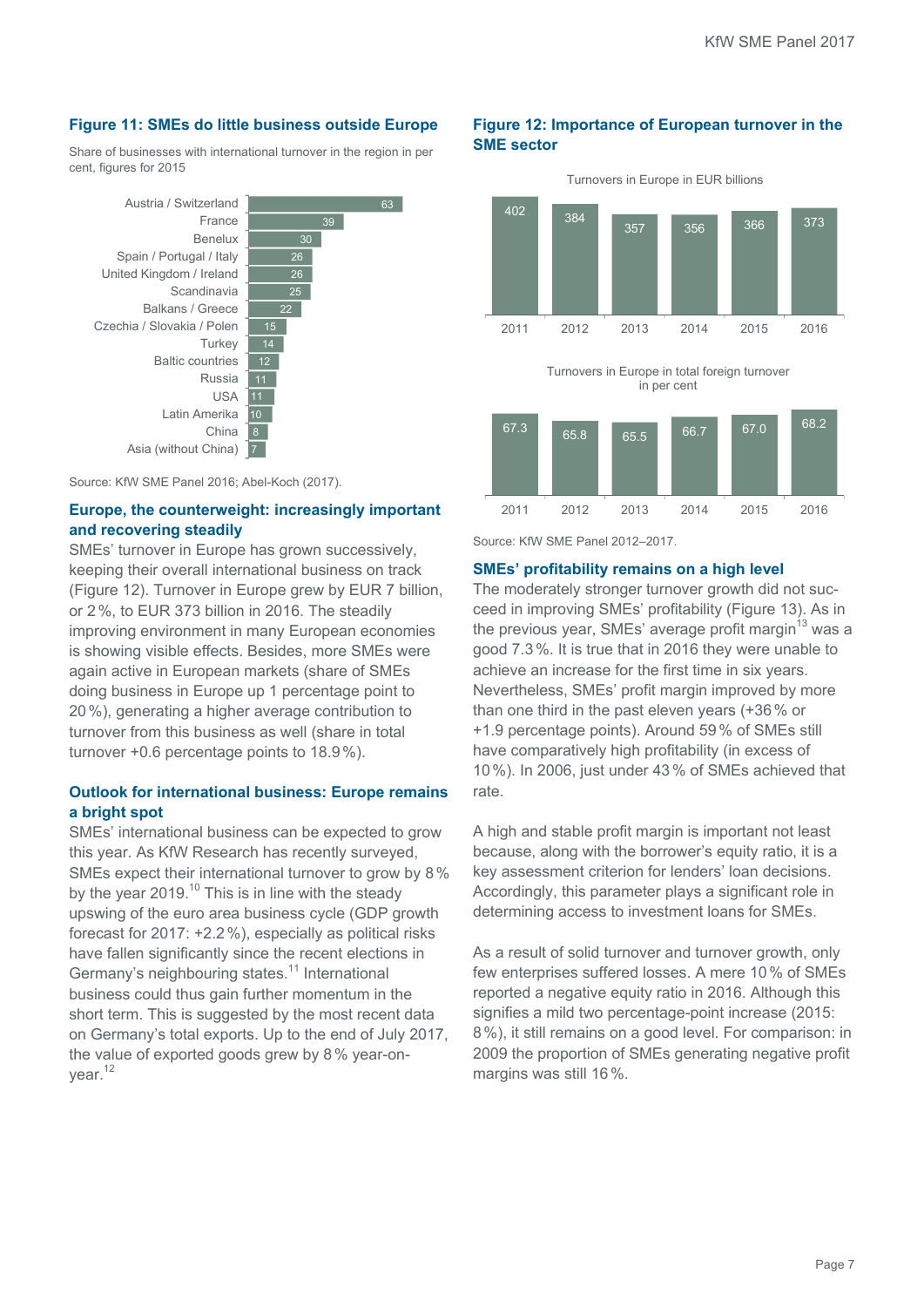# **Figure 13: SME profit margins by size class (left) and industry (right)**

Size classes by number of full-time equivalent employees, in per cent





Source: KfW SME Panel 2006–2017.

# **Profits of larger SMEs are not keeping pace with turnover growth**

Medium-sized SMEs in particular (10 to 49 employees) have significantly improved their profitability, with profit margins rising by roughly one fifth to currently 6.4%. SMEs in this size class have never been this profitable. The same applies to small SMEs (with fewer than 10 employees). They, too, achieved a historic high of 14% in 2016. By contrast, large SMEs with 50 and more employees generated lower profit margins for the second consecutive year despite strong turnover growth, even though the reduction of 0.1 percentage points turned out moderate once again.

#### **Highest productivity level in eight years**

Labour productivity surged in 2016 (Figure 14)<sup>14</sup>. Turnover per full-time equivalent employee rose significantly by 6.4%. It reached 97 index points on average (2015: 91 /base year 2003=100), a level last seen eight years ago. Turnover per FTE employee rose by EUR 8,000 to now EUR 127,000.

Aggregate productivity gains were achieved entirely by micro-enterprises in 2016 (+8 to 96 index points). This group has lifted SMEs' aggregate labour productivity from their slump. By comparison, large SMEs with 50 and more employees have lost productivity for the third consecutive year (-2 to 112 index points). The structural 'productivity gap' between small and large  $SMEs<sup>15</sup>$  is therefore decreasing noticeably. It is currently 29% (2015: 37%).

#### **Figure 14: SME productivity by size class (left) and sector (right)**

Size classes by number of full-time equivalent employees



Notes: The figure shows indexed values (2003=100) of labour productivity (turnover per full-time equivalent employee), missing data on turnover and employees were imputed.

Source: KfW SME Panel 2004–2017.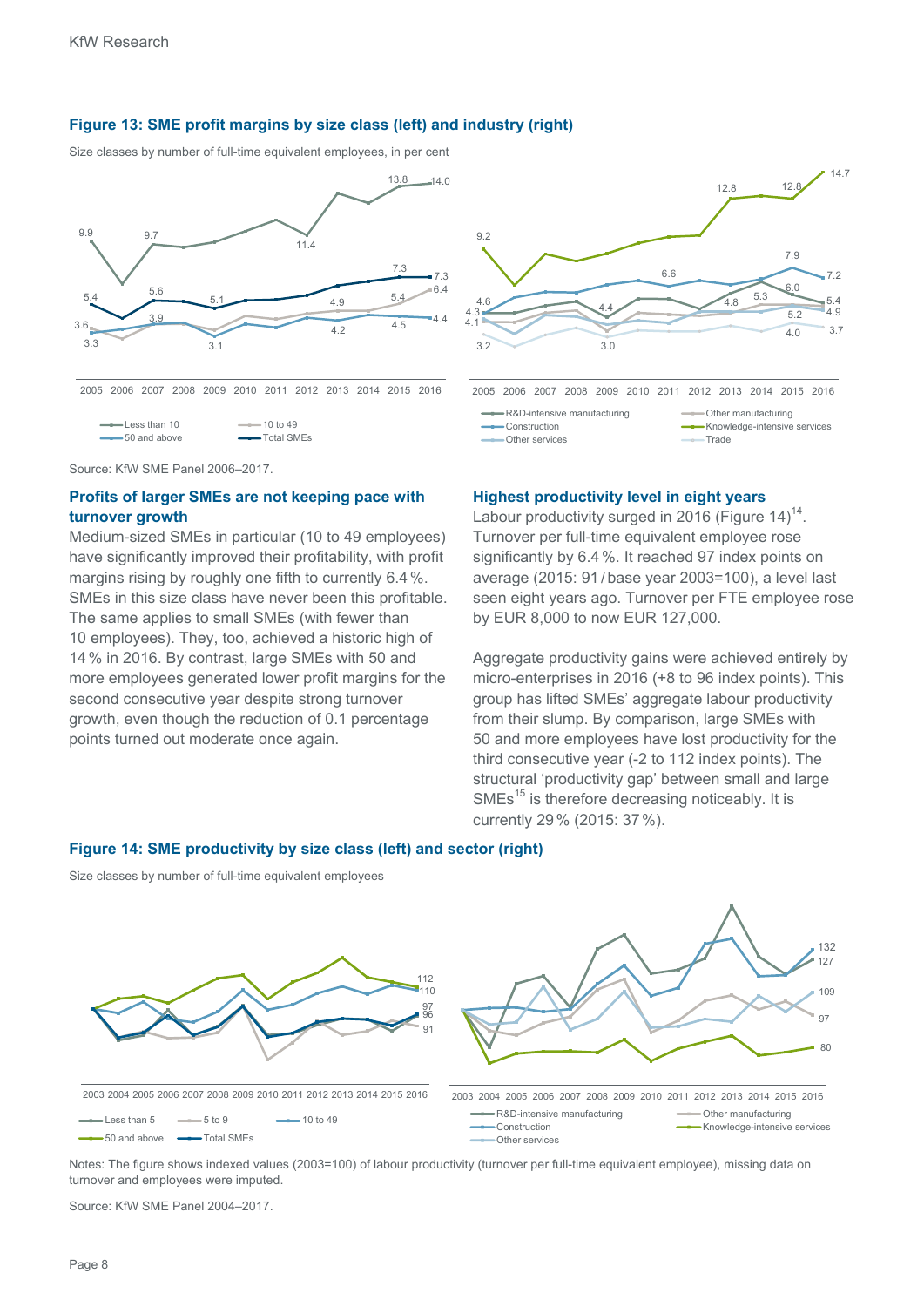# **Sectoral transformation is also limiting aggregate economic productivity growth**

Looking beyond the most recent, welcome development, the persistently low labour productivity **across the entire SME sector** is also an expression of a sectoral transformation towards a higher proportion of services. Productivity differences currently result from economies of scale (Figure 15), even if smaller enterprises are becoming more productive. Thus, the average labour productivity of the smallest SMEs during the period 2003–2016 was a low EUR 89,000 per FTE employee. SMEs providing knowledgeintensive services also achieved only a moderate level of EUR 105,000 per FTE employee. Half the SMEs of these two segments just managed to achieve a maximum labour productivity of around EUR 70,000.

But key figures of service providers characterise the overall development in the SME sector because of the high number of these enterprises. Three fourths of all SMEs are service providers and almost nine in ten are micro-businesses. The more the sectoral transformation shifts in favour of the service sector, the more closely aggregate productivity is coupled with the growth of small service providers. By contrast, significantly more productive segments make up a very small proportion of all SMEs. Only 1% of all SMEs are R&D-intensive manufacturers. Fewer than 0.3% of all SMEs achieve a turnover of EUR 50 million.

# **Investments: very little movement in 2016**

The willingness of SMEs to initiate investment projects hovered stubbornly on a nearly unchanged level of 42.4% (2015: 42.5%). Enterprises remain cautious. Since the year 2009 (44%), a sideways movement has basically taken place with a slight downward trend. In

total, around 1.5 million SMEs made investments last year.

# **Figure 15: Absolute labour productivity levels by segment (average 2003–2016)**

In EUR per full-time equivalent employee



Source: KfW SME Panel 2004–2017.

Stagnating or slightly decreasing investor shares can be found in all size classes. While the decline among micro-businesses (SMEs with fewer than five employees) is very moderate at 0.5 percentage points, it was more significant among mid-sized businesses (10-49 employees) at over three percentage points year-on-year. The investor gap, i.e. the difference in investment propensity between micro-enterprises and large SMEs, is still a very high 48 percentage points.

In both sub-segments of the manufacturing sector – R&D-intensive manufacturing and other manufacturing – just half of all SMEs invested in 2016 (investor

# **Figure 16: Share of SMEs with investments by size class (left) and industry (right)**



Size classes by number of full-time equivalent employees, in per cent

Source: KfW SME Panel 2005–2017.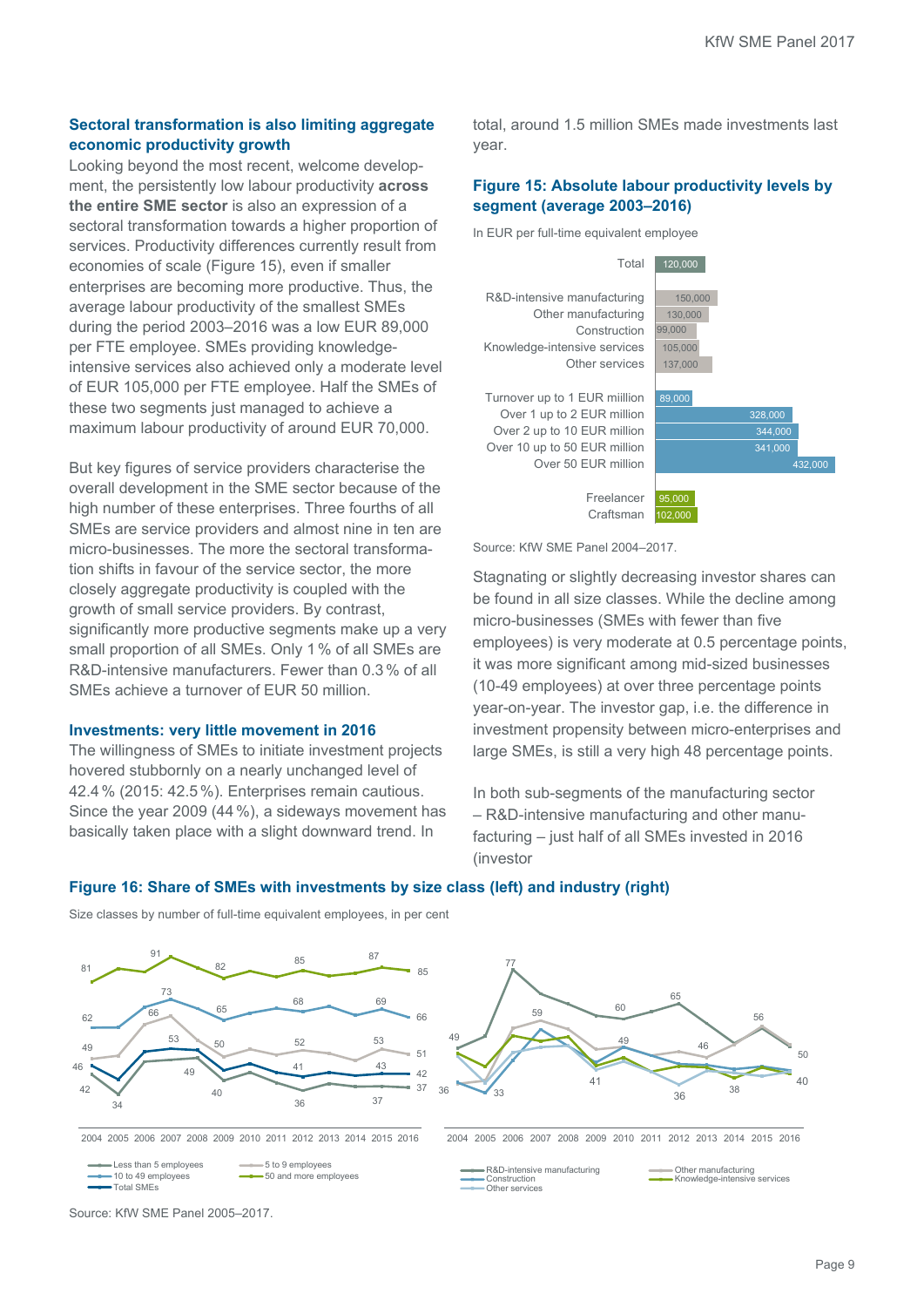shares 50% each). That was the lowest number of industrial SMEs in the last ten years **(see Volume of tables for detailed results over time)**. The investor shares are gradually converging with the low investor shares of the other industries (Figure 16). Last year's rise in investment propensity in manufacturing was only a brief intermezzo; the increase has been completely wiped out. This can weaken the international competitiveness of SMEs in the long term.

# **Figure 17: New investment in the corporate sector in Germany**

EUR in billions; size class by number of full-time equivalent employees



Note: The extrapolation by employment size class of SMEs does not include companies of the remaining sectors. Consequently, the individual data on new investment undertaken by the SME size classes do not add up to the total sum of new investment (gross fixed capital formation) shown in the text.

Sources: KfW SME Panel 2005–2017; national accounts.

# **Led by services, new investment rises for the third consecutive year**

Investment in **new** plant, equipment and buildings (gross fixed capital formation and new investments) increased to EUR 169 billion in 2016, a higher level than expected. This represents an increase of EUR 8 billion or 5% on the previous year, marking the third consecutive rise. Compared with the year 2013 – the most recent slump in investment – new investment was up by EUR 25 billion. At the same time, investments in **second-hand** goods fell by EUR 3 billion to EUR 35 billion (-8%). In the aggregate, **total investment expenditure** by SMEs in 2016 increased by EUR 5 billion (2.5%) to EUR 204 billion (2015: EUR 199 billion).

Services are becoming an increasingly prominent component of investment volume. Never before have SMEs from service industries invested more than in 2016. Enterprises offering knowledge-intensive services, in particular, invested an all-time high of

EUR 56 billion. Service industries accounted for 53% of total investment (around EUR 108 billion) or 54% of new investment (EUR 91 billion).

However, the increase in investment has not had a noticeable impact across the SME sector. In a year-onyear comparison, projects were of roughly the same scope – unlike credit demand, for example. On average, SMEs invested around EUR 132,000 in each project (+EUR 1,000 on the previous year). Half the investment projects had a volume of less than EUR 25,000 (mean value). Investment intensity (investment volume per FTE employee) also increased only marginally by EUR 100 to currently EUR 7,900.

# **Venture into capacity expansion drives new investment**

Growth in new investment volume was driven by capacity expansions in 2016. The share of expansion investments increased by seven percentage points on the previous period to 57% (Figure 18). Capacity expansion is a positive signal. Utilisation of existing capacity may be nearing its peak and firms are also confident that the cyclical upswing will continue.

# **Figure 18: Types of investment in the SME sector**

Percentage of investment volume



 $\blacksquare$  Capacity expansion  $\blacksquare$  Replacement investments  $\blacksquare$  Other

Note: The category 'Other' comprises, among others, innovation, rationalisation, renovation, restructuring and repairs.

Source: KfW SME Panel 2009–2017.

The link is clear: When a business invests in capacity expansion, its total investment, which averages EUR 212,000, is many times higher than in the case of pure replacement investments (Figure 19). SMEs that make replacement investments exclusively invest an average of EUR 66,000.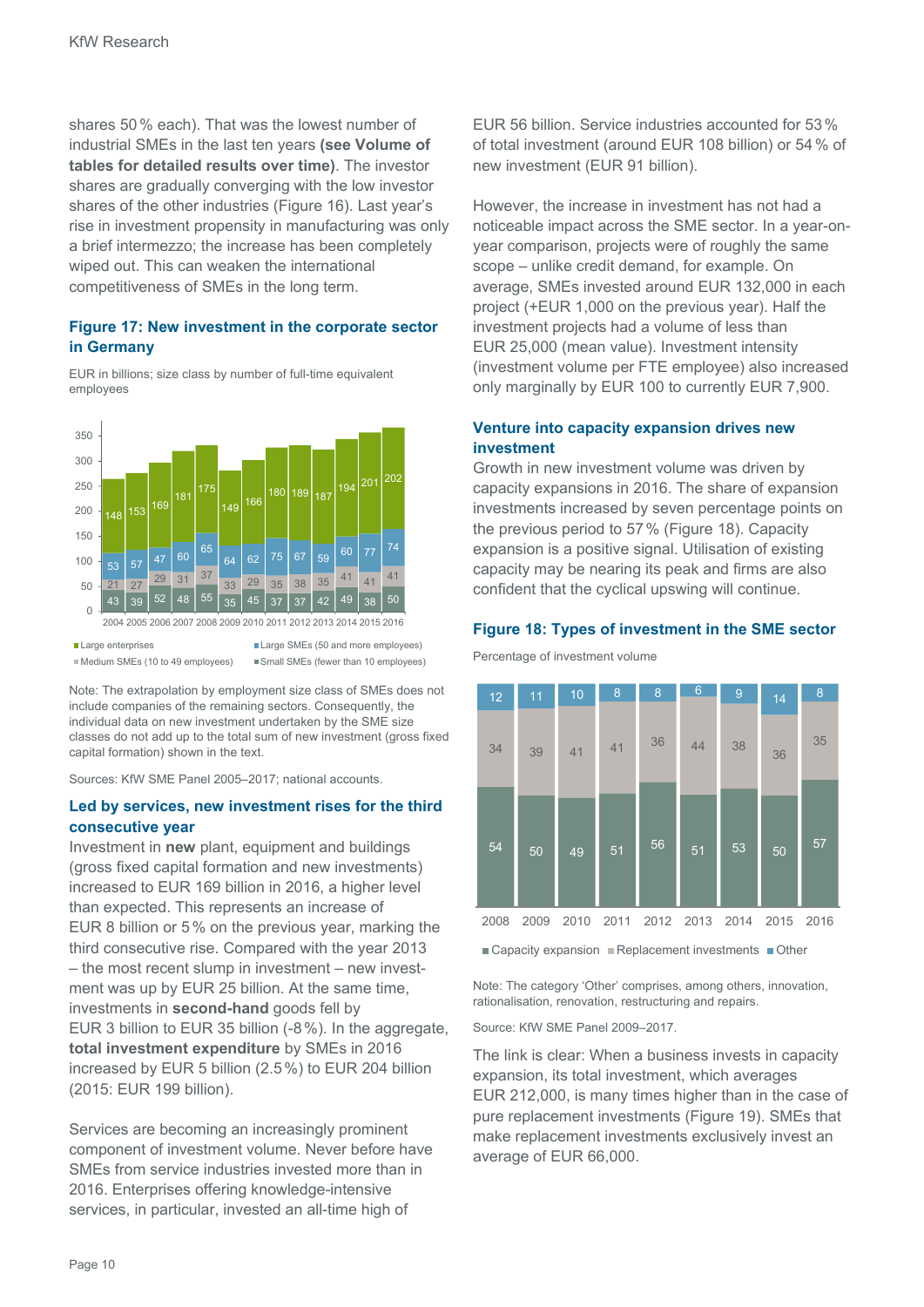# **Figure 19: Average investment volume in 2016 by type of investment**

EUR



Source: KfW SME Panel 2017.

# **No growth in large enterprises = higher importance of SMEs**

Large enterprises in Germany remain cautious. The increase in total gross fixed capital formation by all enterprises in Germany<sup>16</sup> (plus EUR 9 billion to EUR 371 billion<sup>17</sup>) was almost completely the result of the higher new investment volume of SMEs. Large enterprises for their part were almost unchanged on the previous year's level of EUR 202 billion. SMEs thus increased their share in total gross fixed capital formation in the enterprise sector to 46% (2015: 44%).

It is true that SMEs posted a higher loss in value of their capital stock (depreciation) last year. But they were able to offset this one-to-one by increasing new investments. Net investments<sup>18</sup> were in positive territory in again in 2016, at EUR 44 billion. That does not apply to large enterprises, however. As their net investment was negative, their assets eroded yet again. From a macroeconomic perspective, it is primarily the investments made by SMEs that are preventing the loss in value of capital stock from depreciation.

#### **Reluctance to invest also has demographic causes**

The 'demographic gap' in investment behaviour remains high (Figure 20). In 2016, the share of business owners over the age of 60 who invested in their business was a mere 33%, but 56% for those under 40. The willingness to invest drops as business owners get older. From a relatively old business owner's point of view, many investments have an excessively long payback period (the same view has been evidenced for process innovations<sup>19</sup>). Besides, as they grow old, owners are more inclined to avoid entering into long-term financial obligations.

The average age of SME business owners is rising fast overall (Figure 21). This general demographic trend has been faster than in Germany on the whole.<sup>20</sup> In 2016, 39% of all business owners were aged 55 or older (2002: 20%), whereas 26% of business owners were under the age of 45 (2002: 48%). The average age of a business owner is currently around 51 years (2002: 45 years). This ageing of business owners tends to block investments $^{21}$  (for details on investor behaviour by age of business owner see the **Volume of tables**  relating to the KfW SME Panel 2017).<sup>22</sup>

# **Table 1: Investment volume, depreciation and net investment in the corporate sector**

| $-$ in EUR bn $-$                                                       |       |       |              |       |       |       |       |
|-------------------------------------------------------------------------|-------|-------|--------------|-------|-------|-------|-------|
|                                                                         | 2010  | 2011  | 2012         | 2013  | 2014  | 2015  | 2016  |
| <b>SMEs</b> (enterprises with up to EUR 500 million annual turnover)    |       |       |              |       |       |       |       |
| Gross fixed capital formation                                           | 143   | 156   | 145          | 144   | 158   | 161   | 169   |
| Depreciations                                                           | 106   | 110   | 125          | 112   | 110   | 117   | 125   |
| Net investment                                                          | 37    | 46    | 20           | 32    | 48    | 44    | 44    |
| Investment coverage (in per cent)                                       | 134   | 142   | 116          | 129   | 144   | 137   | 135   |
| <b>Large enterprises</b> (annual turnover of more than EUR 500 million) |       |       |              |       |       |       |       |
| Gross fixed capital formation                                           | 166   | 180   | 189          | 187   | 192   | 201   | 202   |
| Depreciations                                                           | 191   | 206   | 189          | 206   | 213   | 213   | 219   |
| Net investment                                                          | $-25$ | $-26$ | $\mathbf{0}$ | $-19$ | $-21$ | $-12$ | $-17$ |
| Investment coverage (in per cent)                                       | 87    | 88    | 100          | 91    | 90    | 94    | 92    |

Note: Taking into account the major revision of national accounts and the associated modification to the concept of investment since the 2015 reporting year. The revision cannot be applied to the investment and depreciation volumes of SMEs. Investment coverage describes the ratio of investment volume to depreciation. See endnotes 17 and 18 for further information.

Sources: KfW SME Panel 2011–2017; national accounts.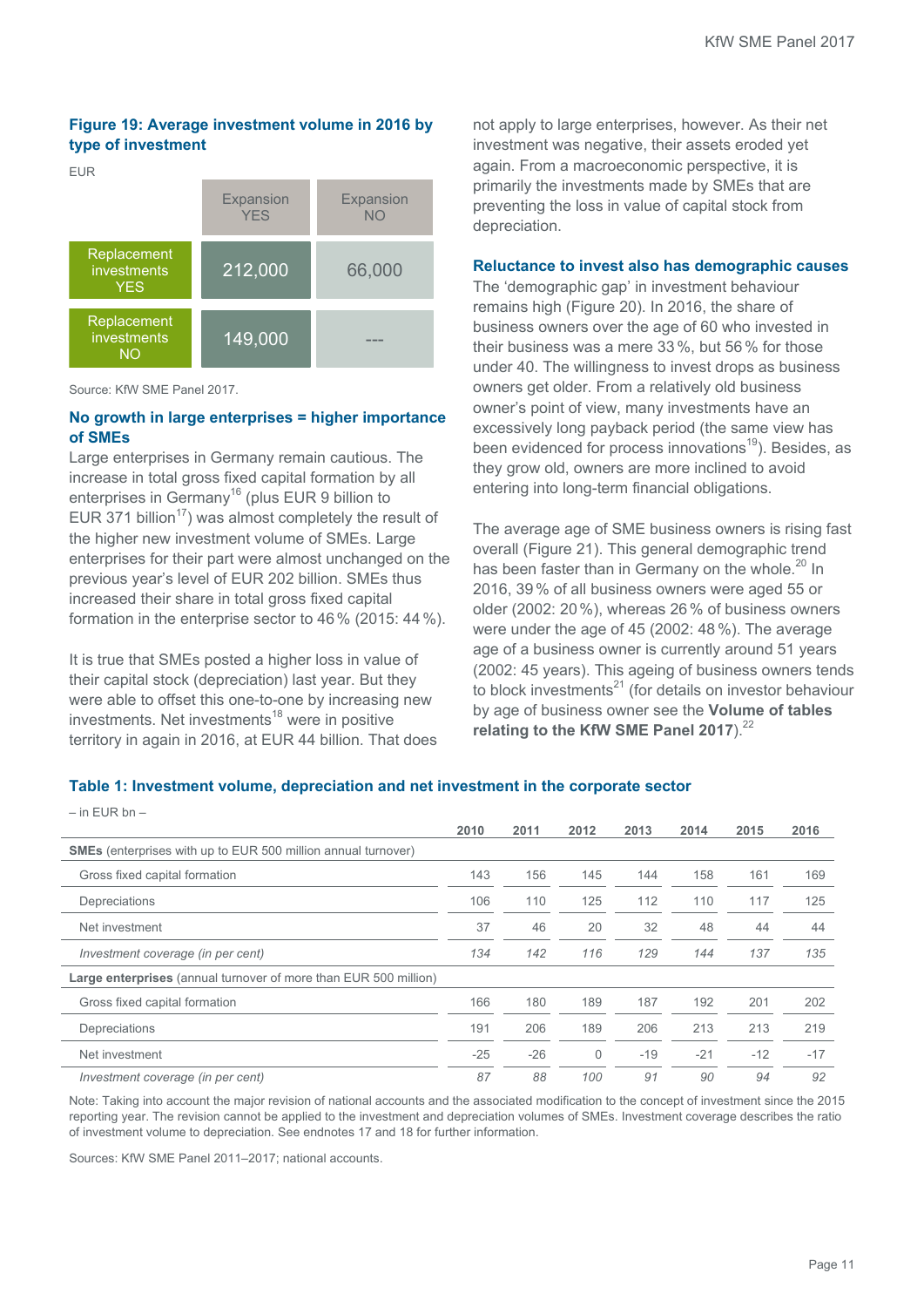# **Figure 20: Investor share by age of business owner**

Percentages of enterprises by age band



2004 2005 2006 2007 2008 2009 2010 2011 2012 2013 2014 2015 2016 Owners under 40-years old **Cambridge Company**<br>Owners under 40-years old **Cambridge Company** 

Source: KfW SME Panel 2005–2017.

The shortage of future entrepreneurs and the imminent generational transition are exacerbating the situation further. The number of entrepreneurs starting a business as been on the decline for years, dropping from 1.5 million in 2001 to now just 672,000.<sup>23</sup> Only around one fourth of these business founders use existing structures. Takeover entrepreneurs accounted for 9% and co-founder entrepreneurs represented 14% of start-ups in 2016 (totalling around 154,000). This is in sharp contrast with the many SMEs planning to transfer or sell their business to a successor in the short or medium term (some 500,000 to 600,000 in the coming years). $^{24}$ This disparity is slowing investments. Owners of SMEs contemplating retirement are often uncertain whether their potential successor will expect an investment to be as profitable in the future as they do, so they factor it into the purchase price accordingly.

# **Outlook for 2017: (Domestic) growth and greater willingness to innovate will be the driving forces of an upturn in momentum**

SME investments should pick up momentum in 2017. KfW Research currently estimates that corporate investment will grow by 4–5% this year. This gives hope that new investments by SMEs will increase by an additional EUR 8 billion.

The representative additional survey to the KfW SME Panel conducted in September 2017 supports the positive outlook (see explanatory box at the end of this report). It found that in the current year 24 % of all SMEs will increase their investment on the previous year, while 22% of SMEs will cut back investment. The balance is once again positive.

#### **Figure 21: Age of SME owners**

Percentages of enterprises by age band

|                                                                                                              | 12   | 14   | 21   | 14   | 16   | 15   | 17   | 22   | 23   | 19   | 22   | 20   | 21             | 21   |
|--------------------------------------------------------------------------------------------------------------|------|------|------|------|------|------|------|------|------|------|------|------|----------------|------|
|                                                                                                              | 8    | 11   |      | 14   | 14   | 11   | 18   |      |      |      |      |      |                |      |
|                                                                                                              | 15   | 17   | 17   | 14   | 13   | 20   |      | 13   | 16   | 17   | 14   | 15   | 19             | 18   |
|                                                                                                              | 16   | 13   | 16   | 16   | 18   |      | 19   | 15   | 16   | 18   | 16   | 21   | 20             | 21   |
| 20                                                                                                           |      | 20   | 13   | 17   |      | 18   | 16   | 21   |      | 14   | 24   |      |                |      |
|                                                                                                              |      |      | 13   |      | 18   | 17   |      |      | 18   |      |      | 17   | 17             | 14   |
|                                                                                                              |      |      |      |      |      |      | 16   | 15   | 15   | 14   | 13   | 12   | $\overline{9}$ | 11   |
|                                                                                                              | 28   | 24   | 20   | 25   | 22   | 19   | 15   | 14   | 12   | 17   | 12   | 16   | 14             | 15   |
|                                                                                                              | 2002 | 2004 | 2005 | 2006 | 2007 | 2008 | 2009 | 2010 | 2011 | 2012 | 2013 | 2014 | 2015           | 2016 |
| under 40<br>between 40 and 44<br>between 45 and 49<br>between 50 and 54<br>60 and older<br>between 55 and 59 |      |      |      |      |      |      |      |      |      |      |      |      |                |      |

Note: The count includes only those enterprises that were newly entered in the dataset in the respective survey year. Regular survey participants are excluded because the owners' age increased by definition. No data are available for the year 2003.

Source: KfW SME Panel 2003–2017.

It is particularly the strong domestic demand that encourages SMEs to invest. For 59% of SMEs that are investing more in 2017, the positive development of their turnover is the main reason (Figure 22), while one in four base their decision on the growth of their sales region in Germany (Figure 25). This share has doubled in the past two years.

# **Figure 22: Main reasons for increasing investment**

In per cent; only enterprises with expansion plans compared the previous year



Note: Multiple answers were possible (the three most important causes).

Source: KfW SME Panel 2017 (additional survey September 2017).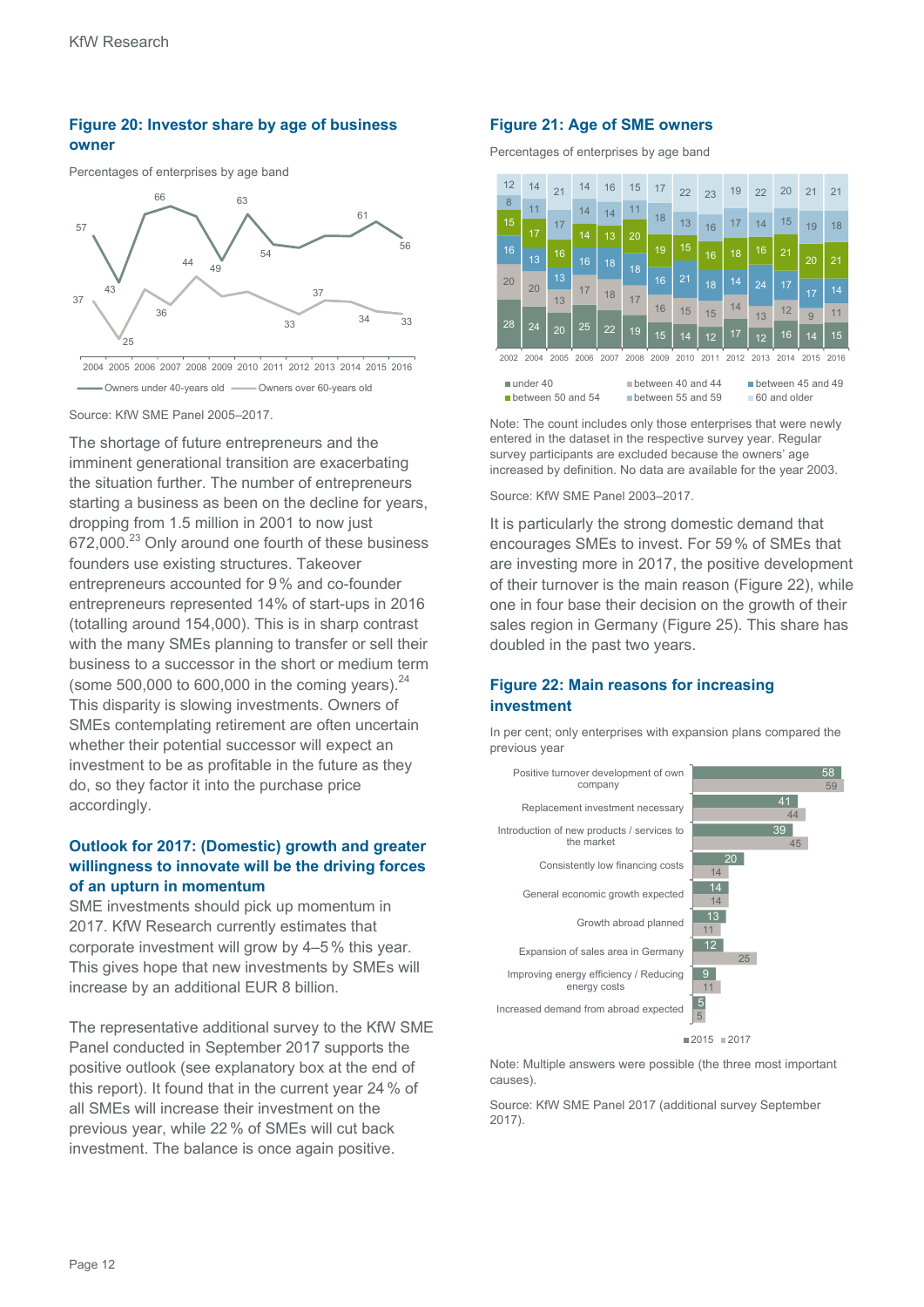The need for replacement investments is growing (44%). This may indicate an emerging catching-up process, i.e. enterprises are now beginning to make necessary investments they put off in the past. Investments related to the introduction of new products and services were even mentioned slightly more often (45%). Given that the share of innovators in SMEs has recently dropped further, that is a very positive sign. SMEs' very optimistic turnover expectations play a part in increasing their willingness to innovate. Confidence in future growth generally promotes enterprises' readiness to invest. Buoyed by this confidence, SMEs invest both more often and higher amounts per FTE employee. More expansion investments are made as well (Figure 23). Investment in new products and processes, in particular, benefits from a favourable sales outlook. Only then is such investment worthwhile from a business perspective, and that currently seems to be the case.

# **Figure 23: Turnover expectations and investment behaviour**

Percentage of investors, percentage of capacity expansions; amount invested per FTE employee in EUR



 $\blacksquare$  Positive turnover expectations  $\blacksquare$  Neutral turnover expectations Negative turnover expectations

Source: KfW SME Panel 2017.

#### **Demand for credit remains high**

SMEs' demand for investment loans rose in 2016 as well – by EUR 2 billion to EUR 134 billion (+1.5% on the previous year). The momentum appears to be levelling off gradually (Figure 24). Nevertheless, credit demand initially reported by SMEs has grown by more than EUR 34 billion (34%) since 2011.

# **Figure 24: Initial credit demand and realised financing volume**



Note: Volumes extrapolated from the number of employees. Extrapolations include other sectors. It must be taken into account that the originally planned credit requirements are almost never fully realised. Plan revisions due to changed business strategies must be taken into account above all. SMEs' actual demand for credit is therefore lower. Details on the analytical treatment in the context of the KfW SME Panel can be found in Reize (2011).

Source: KfW SME Panel 2006–2017.

#### **Large loan volumes are sought after**

The favourable financing environment is increasing ticket sizes further. Demand for large-volume loans has grown once again. Average credit demand grew by 4% in 2016 to around EUR 301,000 (Figure 25, right). Never before has average credit demand on this level been registered. By contrast, demand for very small loan volumes (up to EUR 20,000) has dropped to a historic low (Figure 25, left). Half of all SMEs requiring credit apply for not more than EUR 60,000 (mean value).

#### **Large SMEs are making the most of the financing environment and increasing their ticket size**

Large SMEs are the ones currently making the most of the financing environment. They have contributed the most to the increase in average credit demand since 2012, expanding their demand for large loan volumes much more strongly than SMEs of other size classes (Figure 26, left). As a consequence, the average ticket size has grown significantly (Figure 26, right). Smaller SMEs have requested higher amounts as well, but to a lesser degree.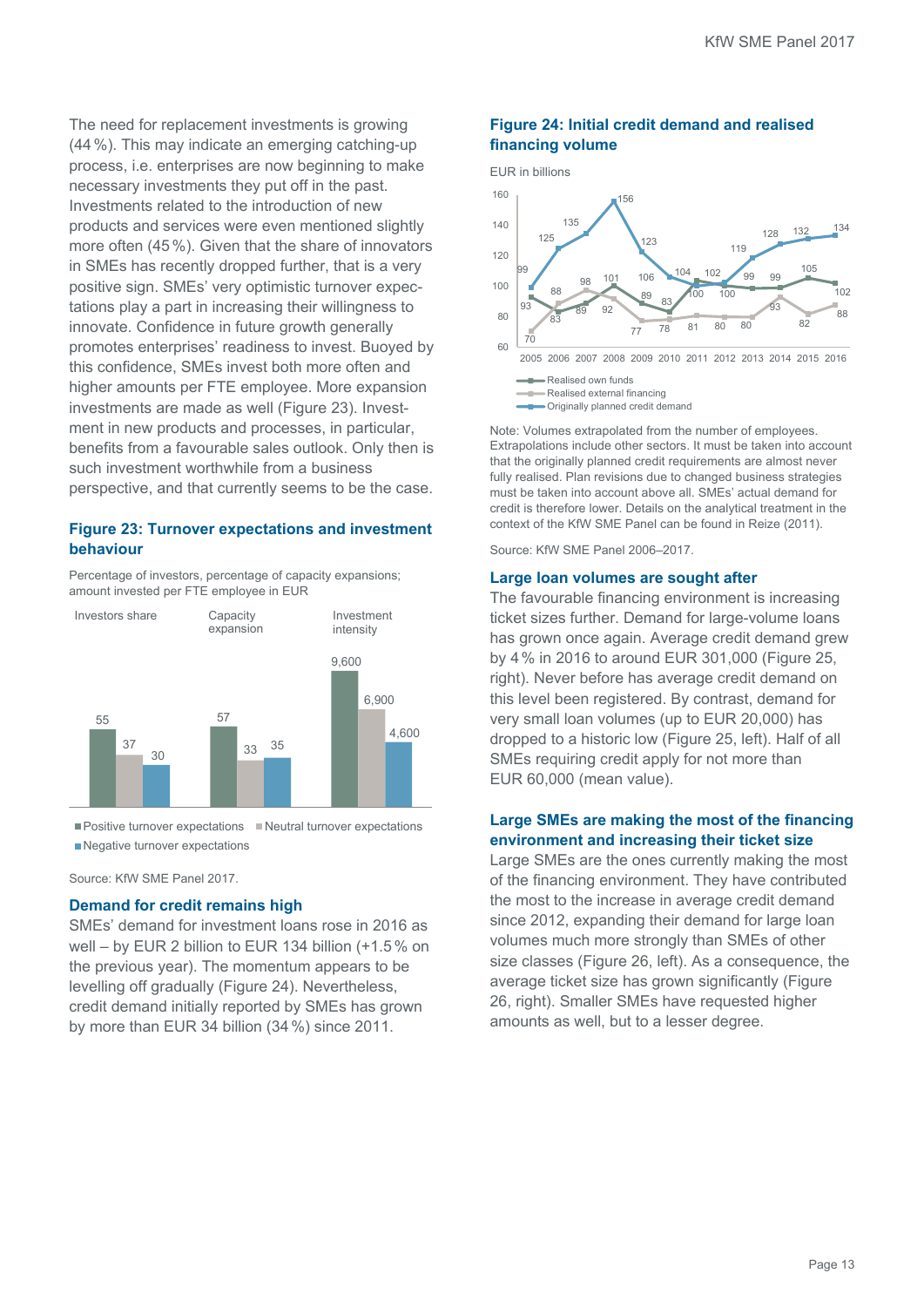# **Figure 25: SMEs' credit demand**

Left: SMEs with relevant credit demand in per cent; right: average credit demand in EUR thousands



Up to EUR 20,000  $\blacksquare$  Over EUR 20,000 to EUR 50,000

■ Over EUR 50,000 to EUR 100,000 ■ Over EUR 100,000 to EUR 250,000





Over EUR 250,000 to EUR 500,000 Over EUR 500,000



Source: KfW SME Panel 2006–2017.

#### **Figure 26: Variations in credit demand by size classes between 2012 and 2016**

Left: SMEs with relevant credit demand in per cent; right: average credit demand in EUR thousands





 $\equiv$  Less than 5  $\equiv$   $\equiv$  5 to 9  $\equiv$  10 to 49  $\equiv$  50 and above

Source: KfW SME Panel 2006–2017.

Large SMEs are also much more likely to apply for large loan amounts of at least EUR 1 million. In 2016, 14% reported credit demand on this level, whereas in 2012 it was still 11%. For micro-businesses that share is far below 1%. Overall, very large loan volumes still make up a high proportion of total credit demand. Loans in this volume alone accounted for EUR 77 billion or 58% of total credit demand in 2016. The average amount of large-volume loans was EUR 2.7 million. This small segment (only 6% of all SMEs with credit demand, or around 29,000 enterprises) dominates SMEs' total credit demand.

# **Enterprises are reluctant to engage in loan negotiations**

In 2016, around 520,000 SMEs conducted negotiations with banks and savings banks on investment loans. That was around 34% of all investors (-1 percentage point) and 14% of all SMEs (Figure 27). The trend indicates levels similar to those of the years 2010–2013, when demand was suppressed. During that period an average of around 500,000 enterprises, or 32% of investors, applied for loans from credit institutions.

This, too, shows that the favourable financing environment can provide additional incentives for large SMEs (50 and more employees) to fund investments with credit. The share of enterprises in this size class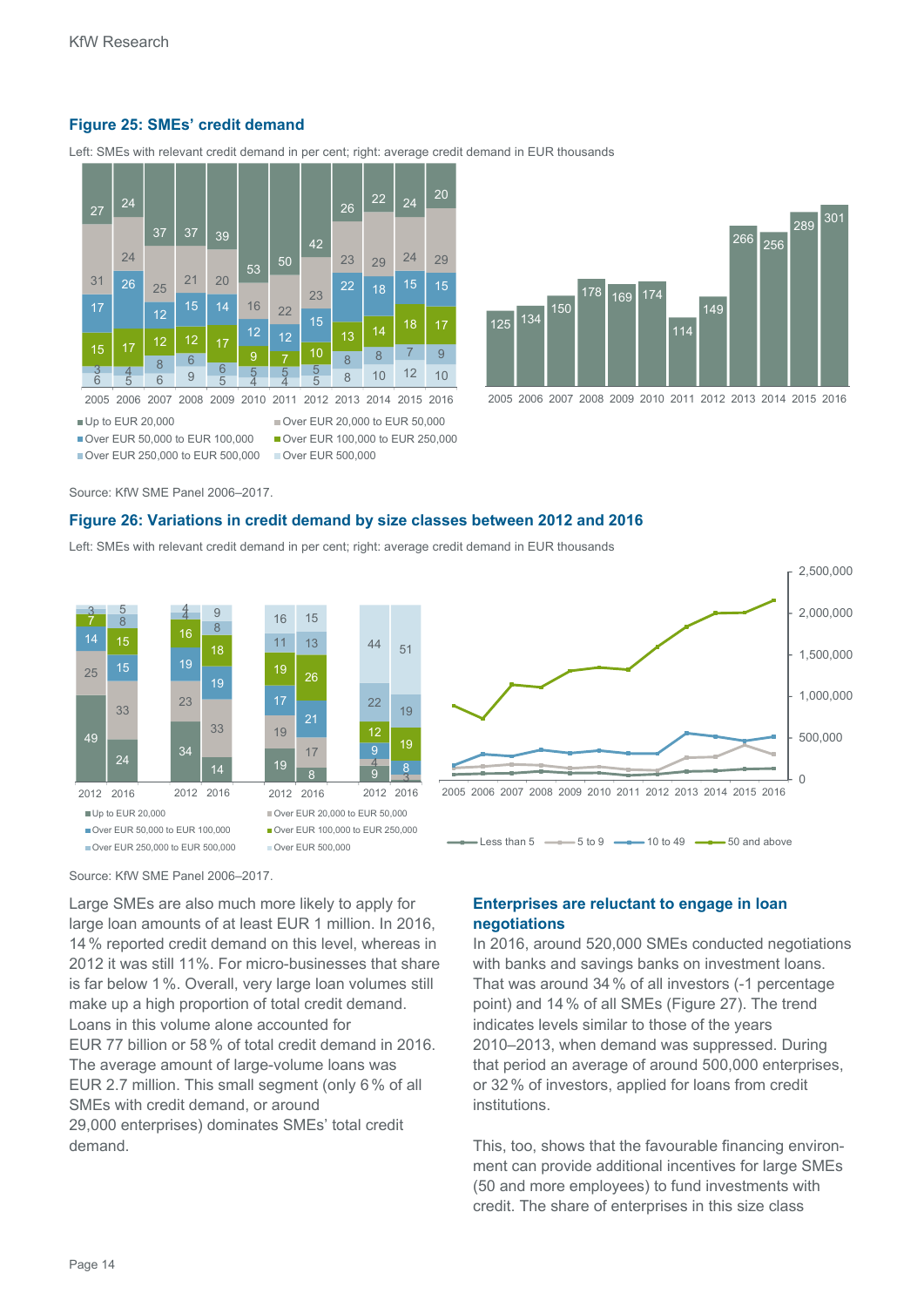conducting negotiations increased by four percentage

#### **Figure 27: SMEs with loan negotiations**

Links: In per cent, right: in thousands





Source: KfW SME Panel 2007–2017.

points to 39%.

Micro-businesses (fewer than five employees), in turn, were less likely to engage in loan negotiations The share of enterprises with negotiations fell by a further two percentage points – after dropping by three percentage points in the previous year – to currently 30%. Not even one in three investing micro-businesses in Germany applied for a loan.

# **SMEs value financial independence – barriers are higher for micro-businesses**

Although still reluctant to negotiate loans, two thirds of all SMEs would currently consider bank loans **in principle** to finance an investment. This is confirmed by the additional survey to the KfW SME Panel (September 2017). Nevertheless, only half of those SMEs actually apply for loans (see above).

The desire for financial independence is the most frequent reason against bank financing (Figure 28). This applies particularly to small SMEs, 44% of which want to avoid (additional) debt. In addition, one third of small SMEs does not seek debt capital as a matter of principle (33%).

Larger SMEs are more open to financing from banks. Their investment projects are usually more extensive and their capacity to fund them fully from their own resources is likely to be more limited. Consequently, larger enterprises have a higher need for debt capital. Our analysis confirms that. In particular, the share of larger SMEs that do not seek debt capital as a matter of principle is much lower (21%).

Small SMEs are more often concerned about unfavourable financing conditions or excessively high requirements in loan negotiations. For 29% of small SMEs, high collateral requirements speak against bank financing. Specifically, many small SMEs, solo entrepreneurs and self-employed persons must provide personal collateral when taking up loans (such as properties, real estate, vehicles, personal assets, life insurance). The threshold for these SMEs to apply for a bank loan at all is relatively high.

Excessively high disclosure and documentation requirements are also a major barrier for many small SMEs (22%). Their reservations over the financial expenditure and time required in applying for a loan and excessively long processing and decision-making processes are clearly visible (12% and 11%). Larger SMEs are less deterred by these aspects. Of relevance here is probably the fact that as enterprises grow in size, they are more likely to have specialised employees (or entire specialised departments), for example in the areas of law, taxation and controlling.

#### **The credit supply gap is very small**

The environment for loan negotiations with banks and savings banks was favourable last year. SMEs can access credit easily and more SMEs negotiated successfully. The share of enterprises that were successful in all negotiations on investment loans rose by three percentage points to 60% (Figure 29, left). At the same time, the proportion of enterprises that were unsuccessful in all negotiations fell by seven percentage points to a very low 13% in 2016.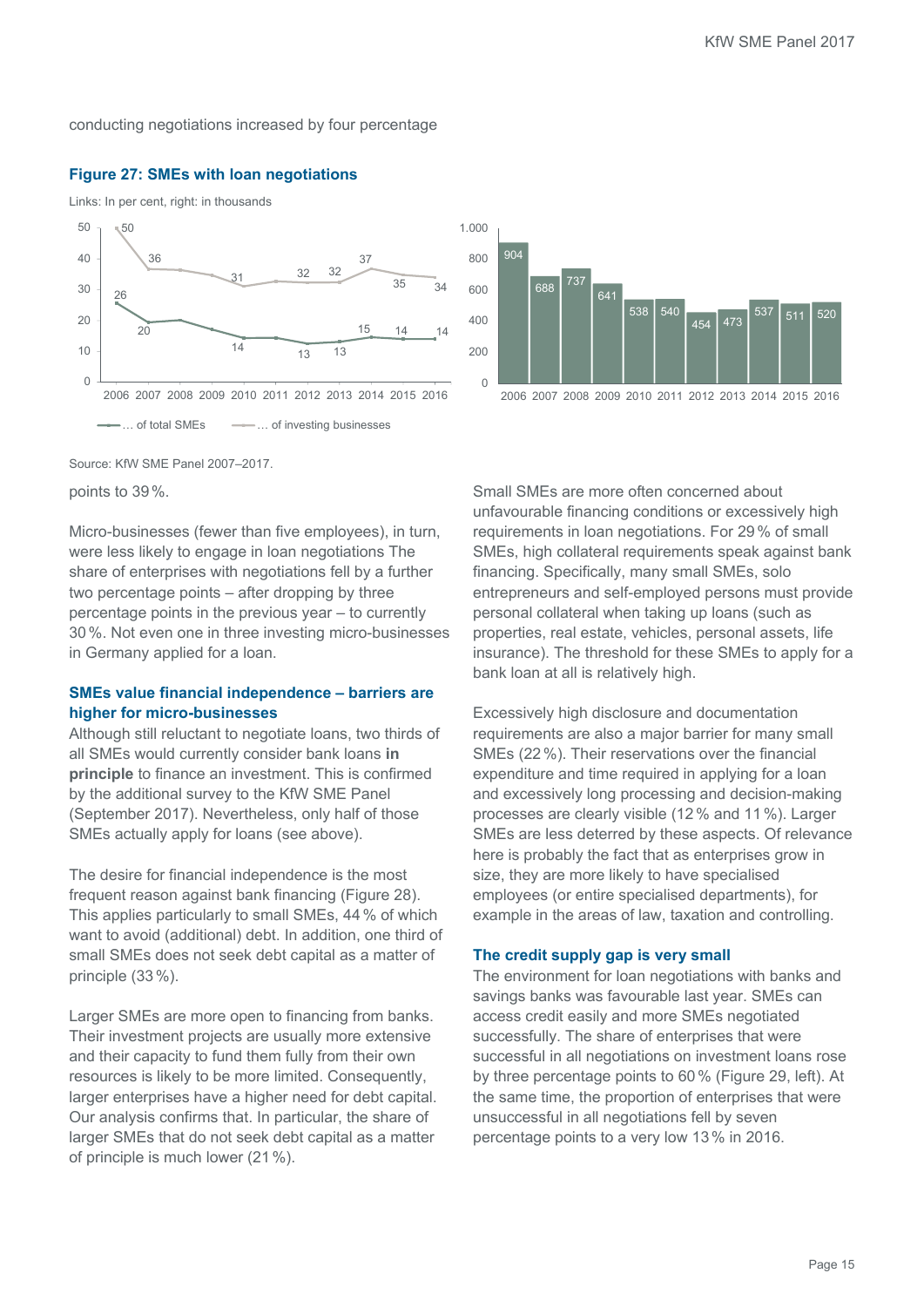# **Figure 28: What arguments currently speak against bank financing?**

Shares of enterprises in per cent; with respect to investment finance (September 2017)



Source: KfW SME Panel 2017 (additional survey September 2017).

The situation appears to be comfortable. Only EUR 3 billion of actual credit demand could not be met for lack of offers from banks and savings banks (2015: EUR 6 billion; 2014: EUR 5 billion). This is equivalent to 4% of actual credit demand. In the crisis year 2008, that credit supply gap was almost four times as high (Figure 30). Both small and large enterprises have recently been able to benefit.<sup>25</sup>

Nevertheless, this should not hide the fact that loan negotiations clearly failed more often for small SMEs – despite relatively open access to credit – than for larger SMEs (Figure 29, right). The rate of loan denials among enterprises with fewer than five employees was 15% in 2016, while for SMEs with 50 and more employees it was just 3%.

# **Figure 29: Outcome of loan negotiations (left) and failed loan negotiations by size class (right)**



Right: All negotiations failed – bank presented no offer; size classes by full-time equivalent employees in per cent

2004 2005 2006 2007 2008 2009 2010 2011 2012 2013 2014 2015 2016

All negotiations succesful

At least 1 unsuccessful negotiation, company turns down loan offer

At least 1 unsuccessful negotiation, bank makes no loan offer

All negotiations unsuccesful, bank makes no loan offer

Source: KfW SME Panel 2005–2017.



 $\frac{1}{\sqrt{1-\frac{1}{\sqrt{1-\frac{1}{\sqrt{1-\frac{1}{\sqrt{1-\frac{1}{\sqrt{1-\frac{1}{\sqrt{1-\frac{1}{\sqrt{1-\frac{1}{\sqrt{1-\frac{1}{\sqrt{1-\frac{1}{\sqrt{1-\frac{1}{\sqrt{1-\frac{1}{\sqrt{1-\frac{1}{\sqrt{1-\frac{1}{\sqrt{1-\frac{1}{\sqrt{1-\frac{1}{\sqrt{1-\frac{1}{\sqrt{1-\frac{1}{\sqrt{1-\frac{1}{\sqrt{1-\frac{1}{\sqrt{1-\frac{1}{\sqrt{1-\frac{1}{\sqrt{1-\frac{1}{\sqrt{1-\frac{1}{\sqrt{1-\frac{1$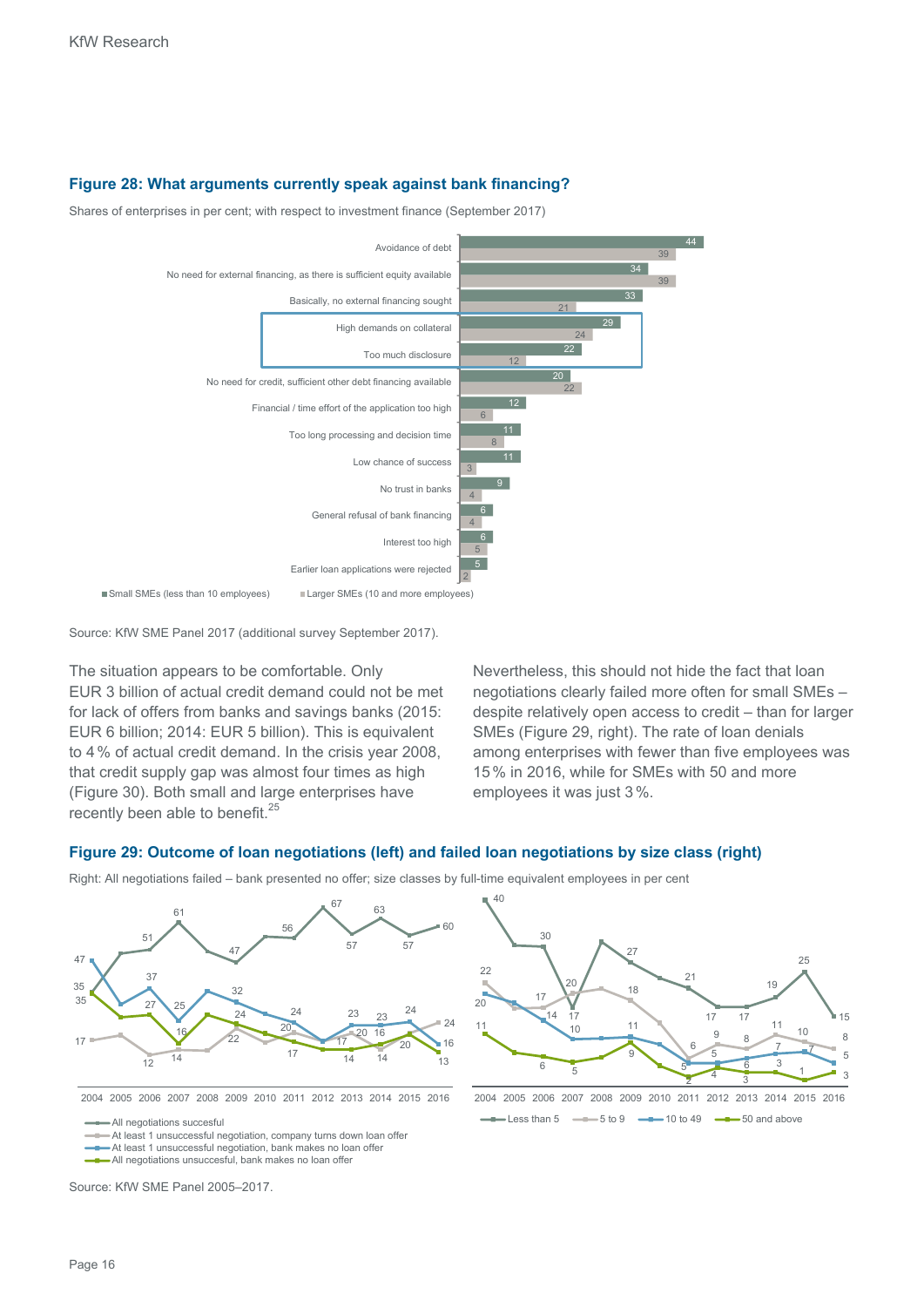# **Figure 30: Credit supply gap is approaching historic low**

Estimated credit demand not realised because the bank did not make a loan offer as a percentage of actual credit demand



2005 2006 2007 2008 2009 2010 2011 2012 2013 2014 2015 2016

 $-$  Less than 10 employees  $-$  10 and more employees Total SMEs

Note: The loan volumes underlying the percentages were extrapolated from the number of employees. They were calculated by subtracting the enterprise's revised credit demand from its initial borrowing demand. The resulting 'actual credit demand' is compared with the realised loan volume. The remaining difference is defined as the 'credit supply gap'.

Source: KfW SME Panel 2006–2017.

# **SMEs' own denials are increasing, reservations are proving to be justified**

Banks have more often submitted loan offers which enterprises did not consider acceptable. SMEs' rejections of loan offers have increased yet again (+4 percentage points to 24%). That rate had already risen a year before (+6 percentage points). Never before were companies' rejections so significant.

Small and young businesses in particular often do not

# **Figure 31: SME investment finance by size class**

have a firm relationship with credit institutions. Information differentials are high – from the lenders' perspective, the requested loan volumes are low, so processing costs are relatively high. This is exacerbated by the continuing low-interest policy which is raising the pressure on the banks' earnings. Tightening regulation is also increasing the cost of lending. Rules on risk-appropriate capital requirements are increasing the cost of lending to SMEs, which often have a lower credit rating (and therefore a higher probability of default).

On balance, these factors increase risk premiums on interest and lead to more extensive documentation requirements, significantly more higher costs, or increased collateral requirements. In many cases, this causes the enterprise itself to reject the offer. SMEs anticipate this, as demonstrated by the additional survey to the KfW SME Panel (Figure 28). It is precisely these issues that often discourage small SMEs in particular from applying for loans from banks and savings banks in the first place.

#### **Outlook for 2017: Demand for credit remains high**

In the current year 2017, SMEs' demand for credit is likely to rise yet again. KfW Research estimates that new lending to enterprises and self-employed persons<sup>26</sup> grew noticeably by 4.8 % in the second quarter year-on-year (Q1 2017 already saw 3.1% growth). The current revival is likely driven by prospects of an imminent interest rate reversal. The outlook of rising borrowing costs is motivating enterprises to make use of the currently more favourable interest rates. The average ticket size will remain high and the relevance of large-volume loans will continue.





**Bank loans Equity Promotional funds Other** 

Note: The category 'Other' comprises, among others, mezzanine capital and private equity.

Source: KfW SME Panel 2005–2017.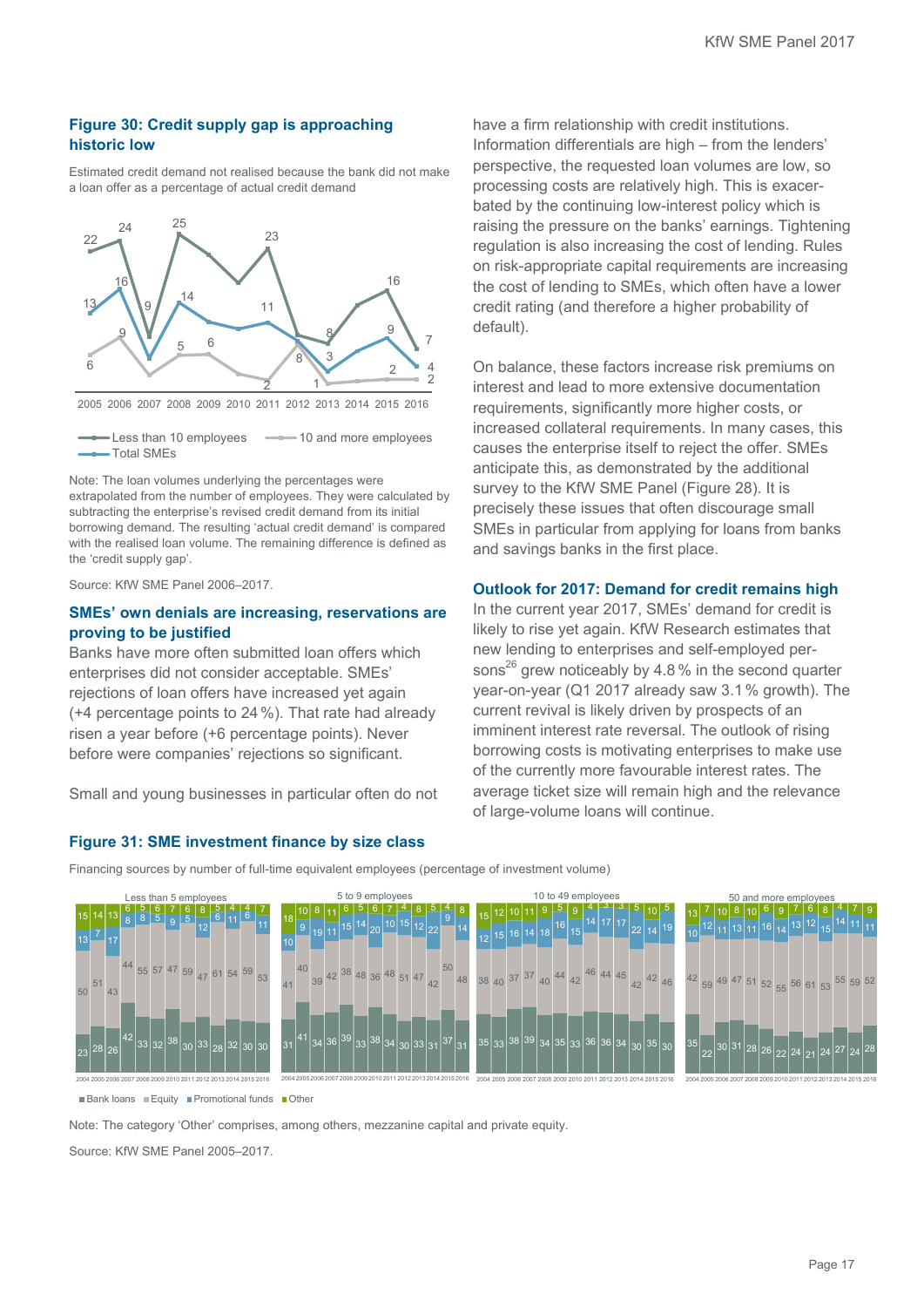# **Figure 32: Interest expense of SMEs and the federal government**

Size classes of SMEs by full-time equivalent employees (left); all figures in EUR billions



 $\blacksquare$  Less than 5  $\blacksquare$  5 to 9  $\blacksquare$  10 to 49  $\blacksquare$  50 and above

Sources: KfW SME Panel 2005–2017, Federal Ministry of Finance.

# **Slightly more bank loans for investment finance, but only for large SMEs**

Debt financing of investments grew slightly in 2016. This trend was aided by the still relatively comfortable borrowing conditions. The volume of bank loans SMEs used to finance investments was EUR 61 billion (+EUR 1 billion). The share of credit in the funding volume remained constant at 30%. The volume of loans was divided roughly in half between short-term loans with maturities of up to five years (14% of total investment volume or EUR 29 billion) and long-term loans (16% or EUR 32 billion).

However, major increases in debt financing did not occur and most SMEs exercised restraint. Only larger SMEs with 50 and more employees took out more bank loans and increased the share of debt capital in investment finance (Figure 31). That also led to an increase in interest expenses for this segment (Figure 32) and raised interest expenses for the SME sector overall (by 7% to EUR 37 billion). While microbusinesses kept their debt financing share steady, it was mainly medium-sized enterprises that used less debt capital to meet their investment needs (-5 and -6 percentage points year-on-year).

In 2016, SMEs again used much of the reserves they had accumulated in the past years. The volume of investment expenditure financed from their own funds



2005 2006 2007 2008 2009 2010 2011 2012 2013 2014 2015 2016 Total SMEs

Interest expense of the federal government

was EUR 102 billion (-3 EUR billion). The share of own resources in overall funding thus amounted to 50% (-3 percentage points). Although this is a minor decrease on the previous year, in a long-term perspective it remains the second highest rate ever measured (Figure 24 and Figure 31).

Around EUR 14 billion or 7% of the SME investment volume was financed from other sources (such as private equity or mezzanine capital). This proportion was steady from the previous year. Slightly more promotional funds were used, accounting for 13% of total investment finance (around EUR 27 billion or +EUR 5 billion on 2015). The total volume of external funds actually realised and used to finance investments (bank loans plus promotional funds) was thus around EUR 88 billion in 2016 (+EUR 6 billion) $^{27}$ .

# **Capital buffer is growing slightly: equity ratio exceeds 30 per cent mark**

SMEs' already very high self-financing capacity increased slightly once again (Figure 33). Last year, steady turnovers and returns allowed SMEs' average equity ratio<sup>28</sup> to rise by 0.3 percentage points to a level of 30% for the first time  $(2015; 29.7%)$ . The equity ratio of micro-businesses grew strongly (22.5%) and very large SMEs were able to post yet another increase on what was already a very high level (33.6%).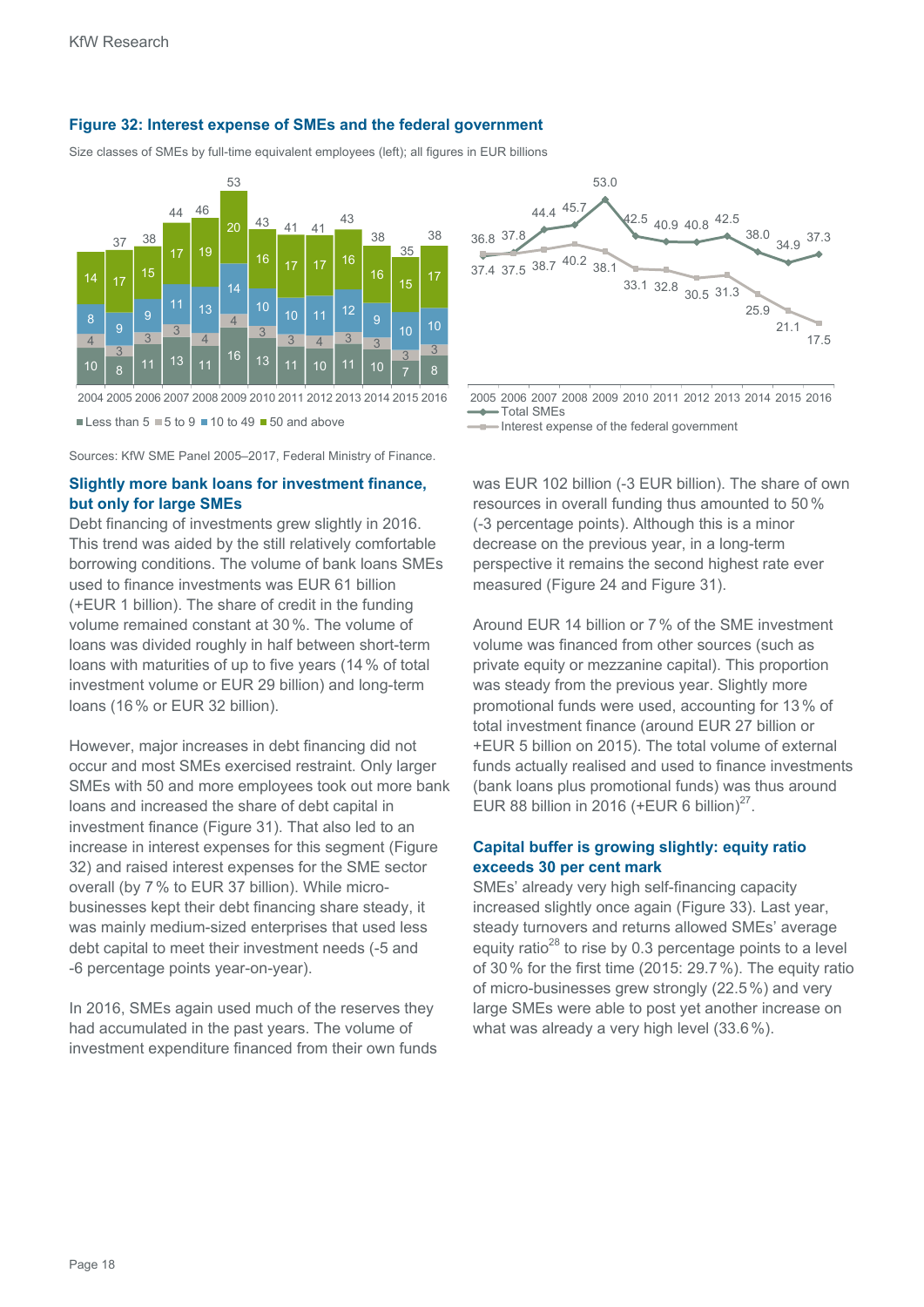# **Figure 33: SMEs' equity ratios by size class (left) and sector (right)**

Size class by number of full-time equivalent employees; figures in per cent





Source: KfW SME Panel 2003–2017.

In the past fifteen years, SMEs were able to massively improve their equity base (2002: 18%). The retention of earnings and continuing investment restraint have contributed to this significantly. However, the mean equity ratio has remained on a very constant – if high – level for the past three years. Further increases are likely to be only minimal in the future.

Further key figures also underscore SMEs' extraordinarily good self-financing capacity (Figure 34). Only 30% of SMEs reported a relatively low equity ratio of less than 10% in 2016. By contrast, almost half of SMEs had a relatively high equity ratio of at least 30 % – with large SMEs exhibiting a high increase here as well (+6 percentage points to 56%). Both indicators rose to record levels. Also positive is the fact that only

10% of SMEs have a negative equity ratio (-1 percentage points).

The equity ratio of SMEs in the construction industry, on the other hand, dropped noticeably by six percentage points to 14% (2015: 22%). The decline was driven by an increase in lending in this segment against the backdrop of the residential construction boom (EUR 9 billion in 2016 compared with EUR 4 billion in 2015). Only 17% of SMEs in this segment have a relatively high equity ratio of at least 30% (2015: 36%), while one in two SMEs had a relatively low equity ratio of less than 10% (2015: 38%). Traditionally, construction firms have a relatively low equity base. ■

# **Figure 34: SMEs with a low equity base (left) and a high equity base (right) by company size**

Shares of enterprises in per cent; size class by number of full-time equivalent employees



Note: A low equity base is defined as an equity ratio of less than 10%. A high equity base is defined as an equity ratio of at least 30%.

Source: KfW SME Panel 2003–2017.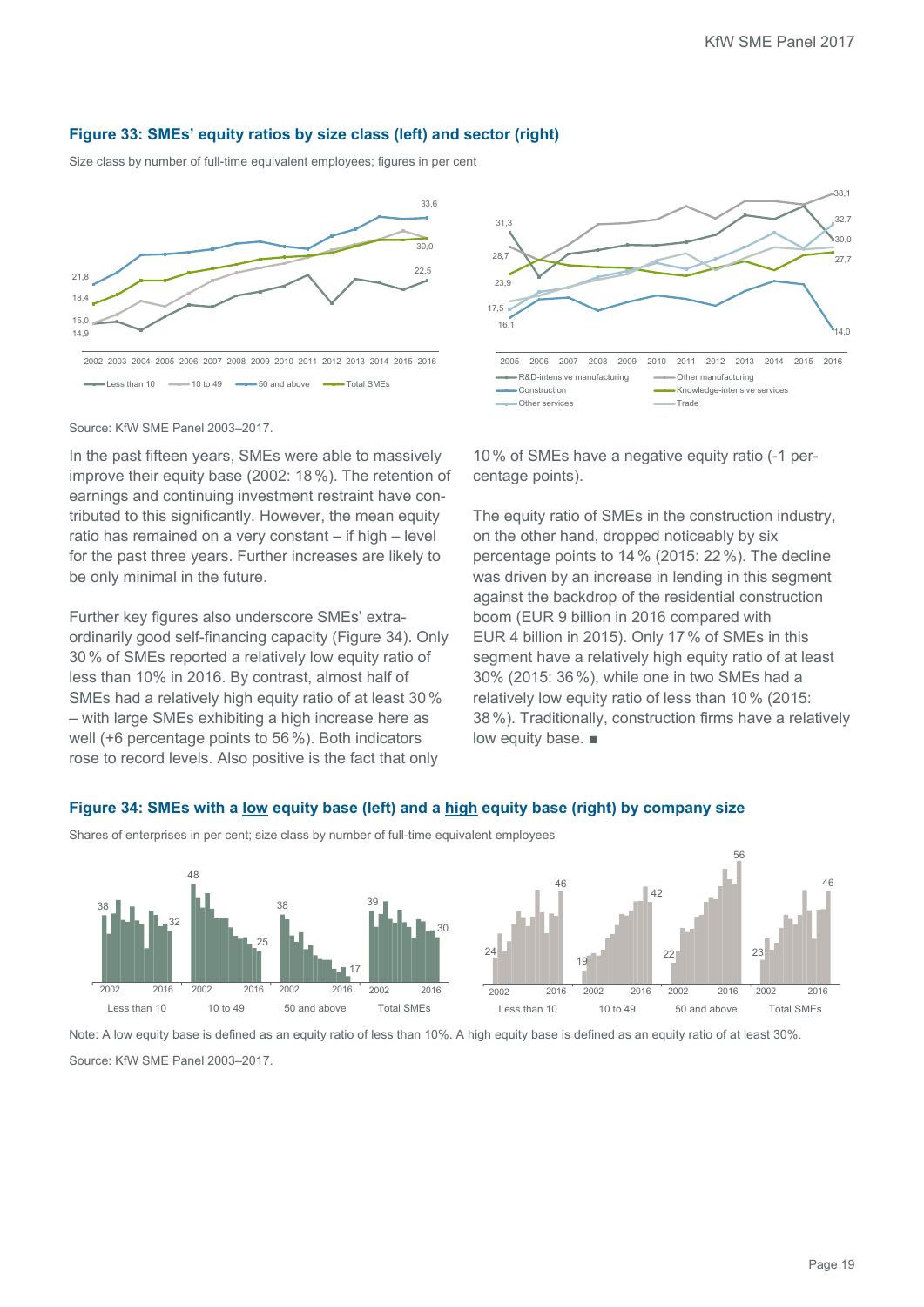# **The structure of SMEs in 2016**

The SME sector covers all enterprises in Germany with an annual turnover of not more than EUR 500 million. According to this definition there were around 3.71 million SMEs in Germany in the year 2016. The SME sector thus accounts for 99.95% of all enterprises in Germany.

#### **SMEs are small …**

The large majority of SMEs in Germany is small (Figure 35). Eighty-six per cent of them (3.21 million) generate annual sales turnover of less than EUR 1 million. Fewer than 0.3% (or almost 9,500) SMEs generate an annual sales turnover of more than EUR 50 million.

The fragmented nature of the SME sector is also reflected in the numbers of employees (Figure 36). Eighty-one per cent of SMEs have fewer than five employees (3.0 million). The share of SMEs with 50 and more employees is 1.9%. The SME sector has become more fragmented in the past years, mostly as a result of increasing tertiarisation.

### **… and service-oriented**

The majority of German SMEs are service enterprises (Figure 37), with 2.83 million  $-76%$  of all SMEs – operating in service industries, and 1.41 million of these providing knowledge-intensive services, a trend that is increasing. In 2016 around 1.0% of all SMEs were R&D-intensive manufacturers (some 40,000 enterprises). Around three million SMEs are domiciled in the western German states (82%), while 685,000 (18%) are domiciled in eastern Germany.

#### **Figure 35: SMEs by annual turnover in 2016**



Up to EUR 1 million Over EUR 1 million up to EUR 2 million ■ Over EUR 2 million up to EUR 10 million ■ Over EUR 10 million up to EUR 50 million

Over EUR 50 million

Source: KfW SME Panel 2017.

#### **Figure 36: SMEs by number of employees in 2016**



Source: KfW SME Panel 2017.

#### **Figure 37: SMEs by industry in 2016**



Source: KfW SME Panel 2017.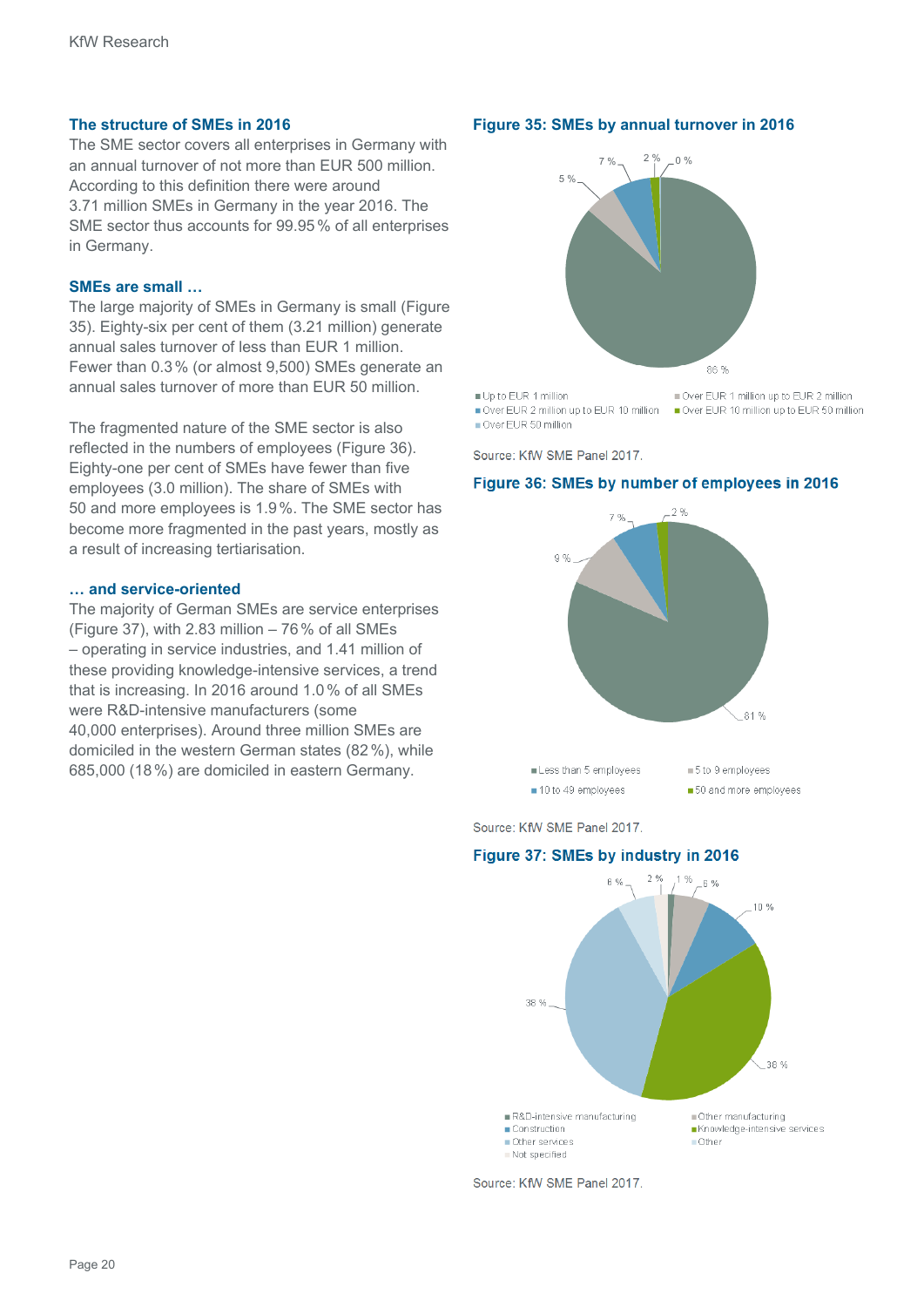# **SMEs at a glance – key figures**

In per cent, unless otherwise specified

|                                                                                     | 2010 | 2011 | 2012 | 2013           | 2014 | 2015 | 2016           |
|-------------------------------------------------------------------------------------|------|------|------|----------------|------|------|----------------|
| <b>Investments</b>                                                                  |      |      |      |                |      |      |                |
| Total share of investors                                                            | 47   | 43   | 41   | 43             | 42   | 43   | 42             |
| Share of investors <5 full-time equivalent employees                                | 43   | 39   | 36   | 39             | 37   | 37   | 37             |
| Share of investors $\geq$ 50 full-time-equivalent employees                         | 85   | 83   | 85   | 83             | 84   | 87   | 85             |
| Total investment volume (EUR in billions)                                           | 177  | 195  | 191  | 190            | 202  | 199  | 204            |
| Investment volume <5 FTE employees (EUR in billions)                                | 55   | 48   | 50   | 44             | 53   | 45   | 46             |
| Investment volume ≥50 FTE employees (EUR in billions)                               | 67   | 80   | 75   | 69             | 71   | 84   | 83             |
| Volume of investment in new machinery, equipment and buildings<br>(EUR in billions) | 143  | 156  | 145  | 144            | 158  | 161  | 169            |
| <b>Investment finance</b>                                                           |      |      |      |                |      |      |                |
| Initially planned credit requirements (EUR in billions)                             | 106  | 100  | 102  | 119            | 128  | 132  | 134            |
| Total debt capital realised (EUR in billions)                                       | 78   | 81   | 80   | 80             | 92   | 82   | 88             |
| Credit supply gap (EUR in billions)                                                 | 7    | 8    | 6    | $\overline{2}$ | 5    | 6    | $\overline{2}$ |
| Net profit ratio                                                                    |      |      |      |                |      |      |                |
| Average return on sales                                                             | 5.6  | 5.7  | 6.0  | 6.7            | 7.0  | 7.3  | 7.3            |
| Average return on sales <10 FTE employees                                           | 10.6 | 11.4 | 10.3 | 13.3           | 12.6 | 13.8 | 14.0           |
| Average return on sales ≥50 FTE employees                                           | 4.0  | 3.7  | 4.4  | 4.2            | 4.6  | 4.5  | 4.4            |
| Proportion of SMEs with losses                                                      | 13   | 12   | 11   | 11             | 12   | 8    | 10             |
| <b>Equity base</b>                                                                  |      |      |      |                |      |      |                |
| Average equity ratio                                                                | 26.6 | 26.9 | 27.4 | 28.6           | 29.7 | 29.7 | 30.0           |
| Average equity ratio <10 FTE employees                                              | 21.6 | 23.5 | 18.5 | 22.8           | 22.1 | 20.9 | 22.5           |
| Average equity ratio ≥50 FTE employees                                              | 28.6 | 28.1 | 30.4 | 31.6           | 33.8 | 33.4 | 33.6           |
| Proportion of SMEs with negative equity ratio                                       | 6    | 6    | 12   | 10             | 10   | 11   | 10             |
| <b>Employment trends</b>                                                            |      |      |      |                |      |      |                |
| Total employment growth rate                                                        | 2.5  | 2.6  | 2.1  | 2.0            | 2.8  | 2.3  | 2.7            |
| FTE growth rate <5 FTE employees                                                    | 2.5  | 3.2  | 1.2  | 2.1            | 2.6  | 1.7  | 2.1            |
| Development of turnover                                                             |      |      |      |                |      |      |                |
| Total turnover growth rate                                                          | 6.7  | 8.1  | 2.4  | 1.9            | 3.3  | 3.3  | 3.9            |
| Turnover growth rate <5 FTE employees                                               | 6.0  | 7.0  | 2.0  | 2.3            | 2.3  | 2.9  | 3.6            |

\* Note: <sup>a</sup> Total debt capital realised means the volume of bank loans and promotional funds actually used for investment finance. <sup>b</sup> Mean values weighted with turnover. <sup>c</sup> Mean values weighted with total assets, projections only for enterprises with accounting obligations and excluding individual enterprises / sole traders. <sup>d</sup> Missing information on FTE employees and turnover was not imputed, calculations not including growth rates below the 1% and above the 99% quantile.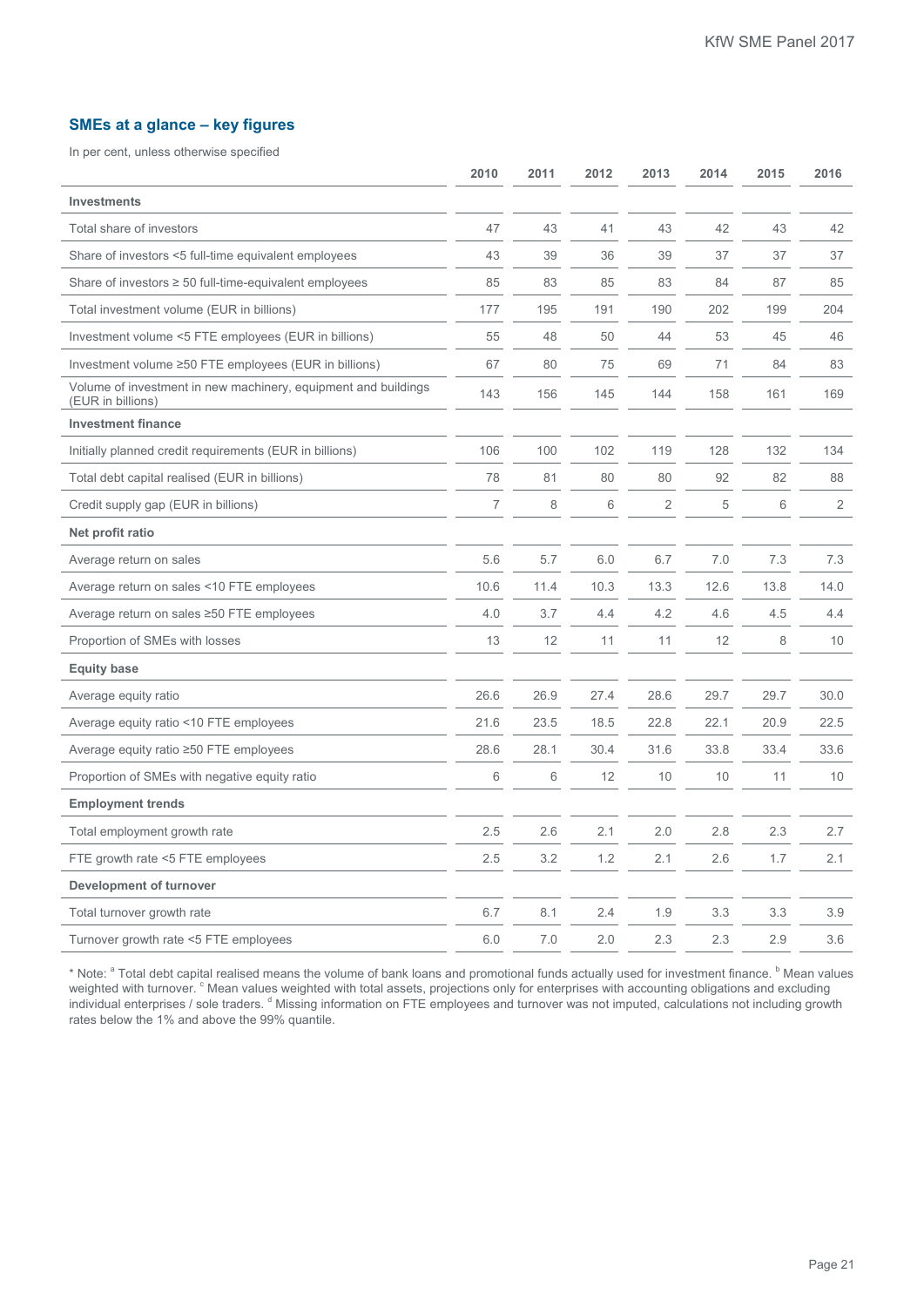# **KfW SME Panel**

The KfW SME Panel (KfW-Mittelstandspanel) has been conducted since 2003 as a recurring postal survey of small and medium-sized enterprises in Germany with annual turnover of up to EUR 500 million.

With data based on up to 15,000 companies a year, the KfW SME Panel is the only representative survey of the German SME sector, making it the most important source of data on issues relevant to the SME sector. Due to the fact that it is representative of all SMEs of all sizes and across all branches in Germany, the KfW SME Panel offers projections for even the smallest companies with fewer than five employee. A total of 11,043 SMEs took part in the current wave.

Analyses of long-term structural developments in the SME sector are performed on the basis of the KfW SME Panel. It gives a representative picture of the current situation and the needs and plans of SMEs in Germany. It focuses on annually recurring information on companies' performance, investment activity and financing structure. This tool is the only way of determining quantitative key figures for SMEs such as investment spending, loan demand and equity ratios.

The basic population used for the KfW SME Panel comprises all SMEs in Germany. These include privatesector companies from all sectors of the economy with annual turnover of not more than EUR 500 million. The population does not include the public sector, banks or non-profit organisations. Currently there are no official statistics providing adequate information on the number of SMEs or the number of people they employ. In order to determine the population of SMEs for 2015 and the population of employees at SMEs in 2016, the German Company Register (Unternehmensregister) and the official employment statistics (Erwerbstätigenrechnung) were used for the 2016 survey.

The KfW SME Panel sample is designed in such a way that it can generate representative, reliable data that are as precise as possible. The sample is split into four groups: type of promotion, branches, firm size as measured by the number of employees, and region. In order to draw conclusions on the basic population based on the sample, the results of the survey are weighted / extrapolated. The four main group characteristics are used to determine the extrapolation factors. These factors look at the distribution in the net sample (in line with the four group characteristics) in relation to their distribution in the population as a whole. Two extrapolation factors are determined in total: an unlinked factor for extrapolation of qualitative parameters based on the number of SMEs in Germany, and a linked factor for the extrapolation factors of quantitative parameters based on the number of employees in SMEs in Germany.

The survey is conducted by the Financial Services Division of GfK SE on behalf of KfW Bankengruppe. The project received expert advice from the Centre for European Economic Research (ZEW) in Mannheim. The main survey of the 15th wave of the KfW SME Panel was conducted in the period from 13 February 2017 to 23 June 2017.

A *Supplementary Autumn 2017 Survey to the KfW SME Panel* on current investment plans for the year 2017, borrowing aspects and energy costs was also conducted by GfK SE in the form of an online survey during the period from 11 to 22 September 2017. All enterprises that had already participated in this year's wave of the KfW SME Panel and had provided a valid email address were surveyed. Responses from a total of 2,092 enterprises were evaluated. As the supplementary survey was linked to the main database of the KfW SME Panel, its results also provided a representative picture.

Further information can be obtained at *www.kfw-mittelstandspanel.en*.